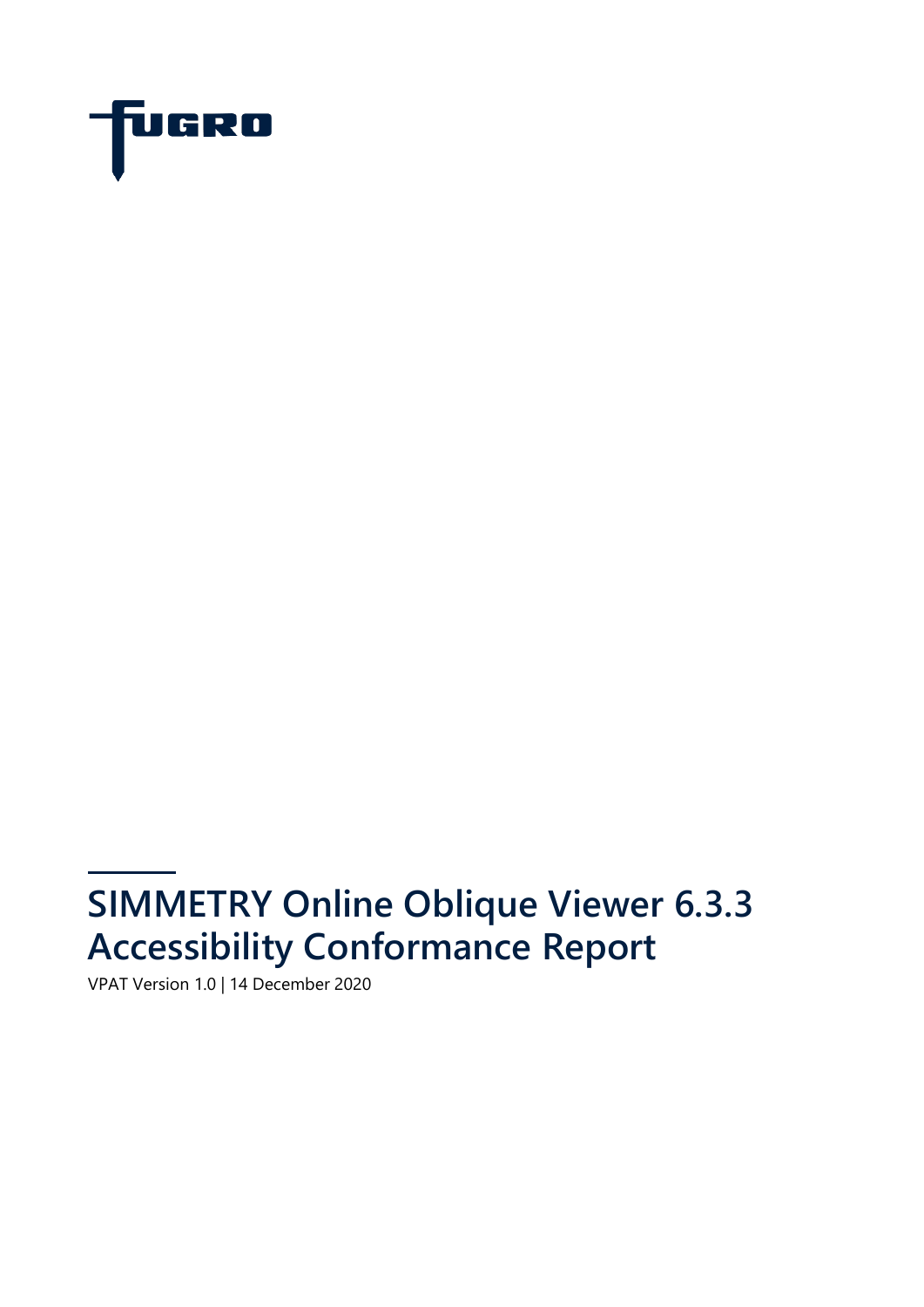## **Contents**

| 1.  | Overview |                                                   |                |
|-----|----------|---------------------------------------------------|----------------|
| 1.1 | Scoping  |                                                   |                |
|     | 1.1.1    | <b>Revised Section 508 Requirements</b>           |                |
|     | 1.1.2    | <b>WCAG Conformance</b>                           |                |
|     | 1.1.3    | <b>Functional Performance Criteria</b>            |                |
|     | 1.1.4    | Hardware                                          |                |
|     | 1.1.5    | Software                                          | 2              |
|     | 1.1.6    | <b>Support Documentation and Services</b>         | 2              |
| 1.2 |          | <b>Documenting Compliance</b>                     | $\overline{2}$ |
| 2.  |          | Web Content Accessibility Requirements (WCAG) 2.0 | 3              |
| 2.1 |          | Principle 1: Perceivable                          | 3              |
| 2.2 |          | Principle 2: Operable                             | 8              |
| 2.3 |          | Principle 3: Understandable                       | 12             |
| 2.4 |          | Principle 4: Robust                               | 15             |
| 3.  |          | <b>Functional Performance Criteria</b>            | 16             |
| 4.  | Hardware |                                                   | 18             |
| 5.  | Software |                                                   | 19             |
| 6.  |          | <b>Support Documentation and Services</b>         | 25             |

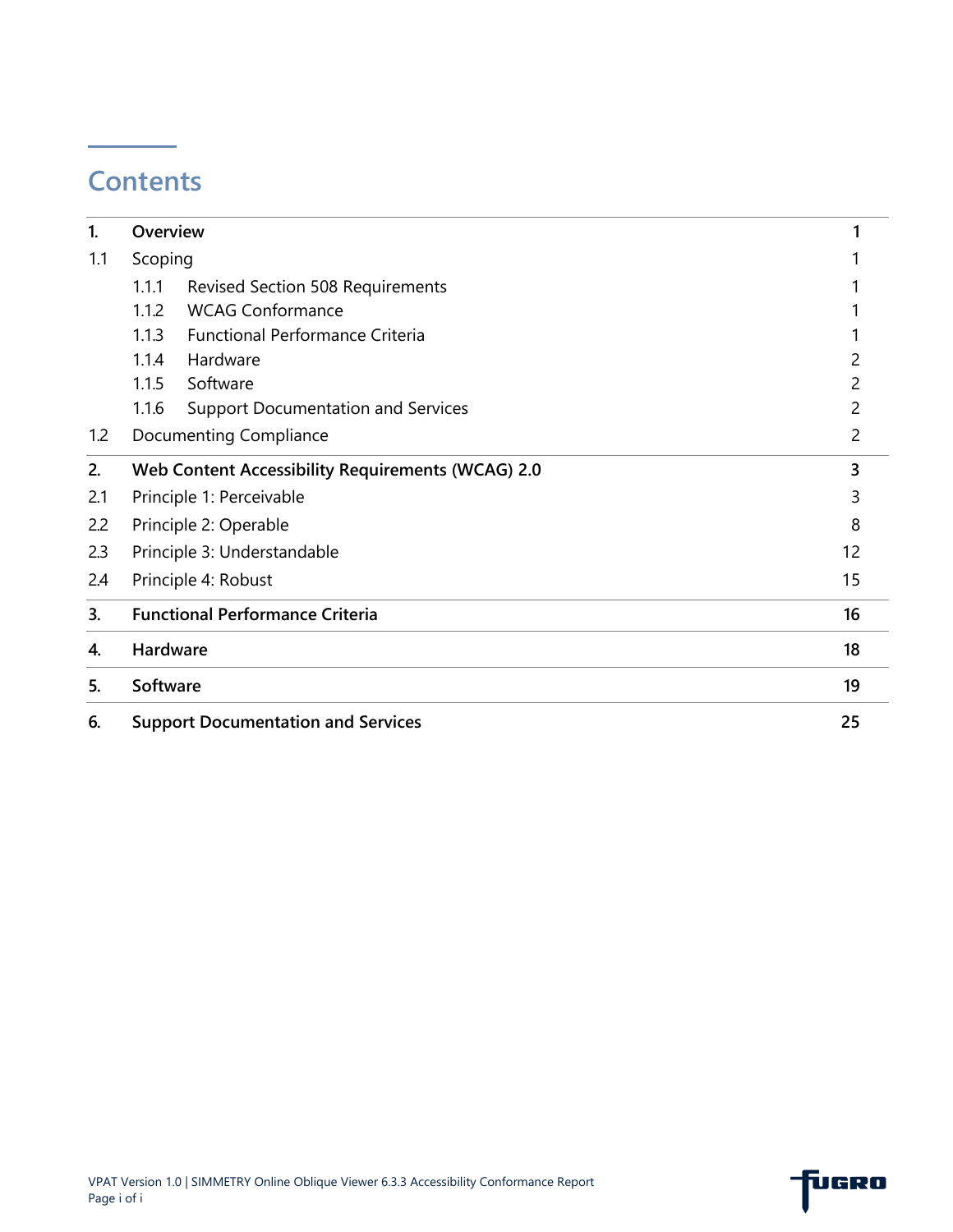### <span id="page-2-0"></span>**1. Overview**

#### **Company Name:** Fugro

**Product:** SIMMETRY Online Oblique Viewer 6.3.3

The following information includes the results from the initial evaluation of SIMMETRY Online Oblique Viewer software application using VPAT 2.4 template. This assessment covers WCAG 2.0 conformance and Section 508.

Testing was conducted on a remote connection from personal PC to workstation. Windows Narrator and Windows Speech Recognition applications were used for criteria requiring screen readers and voice controllers. Did not test with third party software/hardware.

#### <span id="page-2-1"></span>**1.1 Scoping**

#### <span id="page-2-2"></span>**1.1.1 Revised Section 508 Requirements**

- Provides guidance based on features and functionality
- Harmonizes accessibility requirements with international standards such as Web Content Accessibility Guidelines (WCAG) 2.0
- Clarifies how guidelines apply to public facing and non-public facing websites, web applications, multimedia, software, electronic documents and operating systems.
- Clarifies how software and operating systems need to work with assistive technology.
- Addressed access for people with cognitive, language, and learning disabilities.
- Provides accessibility requirements for modern hardware, software, and authoring tools.
- Clarifies guidance on allowed exceptions.

#### <span id="page-2-3"></span>**1.1.2 WCAG Conformance**

User interface and applications shall conform to Level A, AA, and AAA Success Criteria and Conformance Requirements that have be specified in WCAG 2.0

#### <span id="page-2-4"></span>**1.1.3 Functional Performance Criteria**

The requirements of Chapter 3 shall apply to ICT where required by 508 Chapter 2 (Scoping Requirements), 255 Chapter 2 (Scoping Requirements), and where otherwise referenced in any other chapter of the Revised 508 Standards or Revised 255 Guidelines.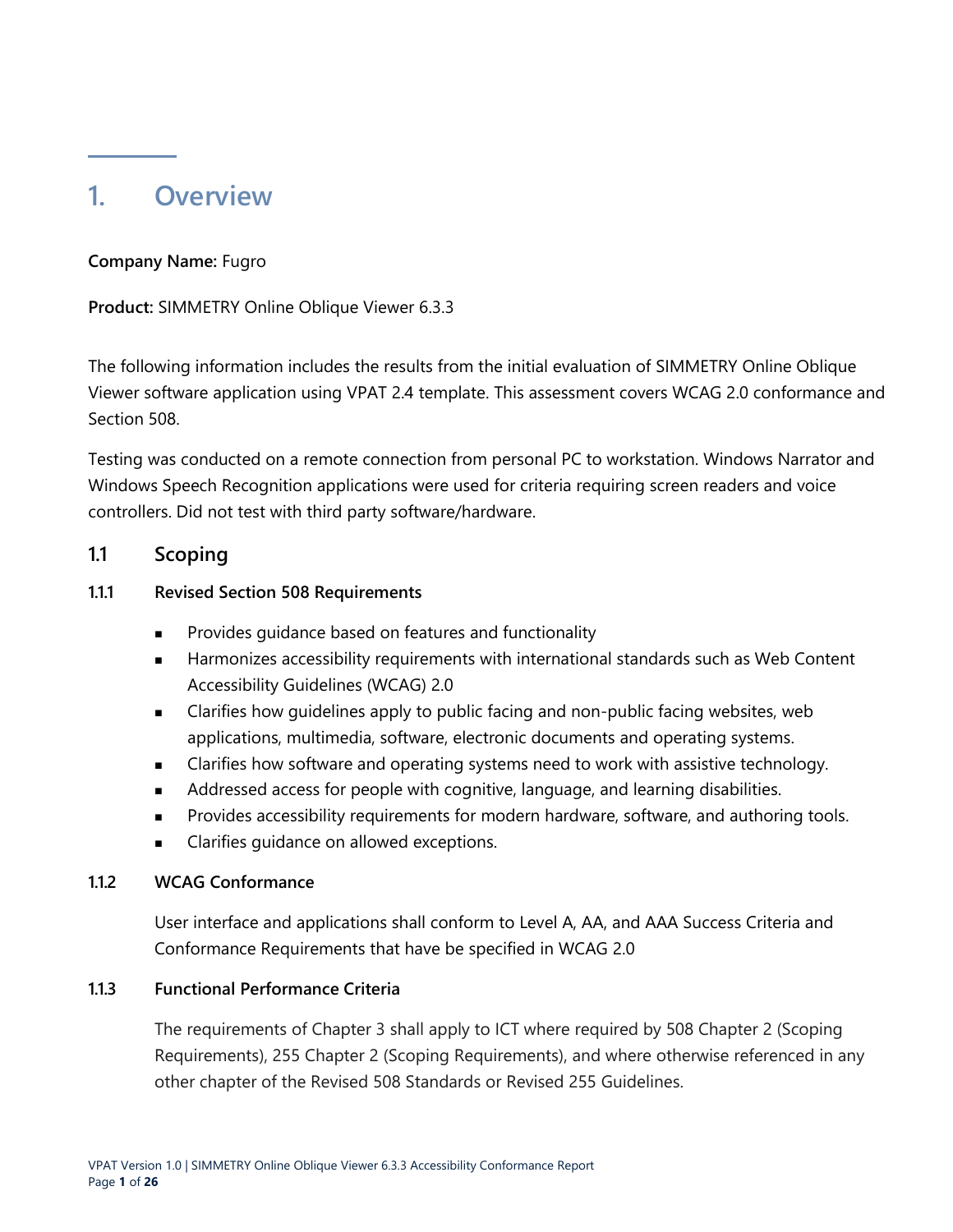#### <span id="page-3-0"></span>**1.1.4 Hardware**

The requirements of Chapter 4 shall apply to ICT that is hardware where required by 508 Chapter 2 (Scoping Requirements), 255 Chapter 2 (Scoping Requirements), and where otherwise referenced in any other chapter of the Revised 508 Standards or Revised 255 Guidelines. EXCEPTION: Hardware that is assistive technology shall not be required to conform to the requirements of this chapter.

#### <span id="page-3-1"></span>**1.1.5 Software**

The requirements of Chapter 5 shall apply to software where required by 508 Chapter 2 (Scoping Requirements), 255 Chapter 2 (Scoping Requirements), and where otherwise referenced in any other chapter of the Revised 508 Standards or Revised 255 Guidelines. EXCEPTION: Where Web applications do not have access to platform accessibility services and do not include components that have access to platform accessibility services, they shall not be required to conform to 502 or 503 provided that they conform to Level A and Level AA Success Criteria and Conformance Requirements in WCAG 2.0 (incorporated by reference, see 702.10.1).

#### <span id="page-3-2"></span>**1.1.6 Support Documentation and Services**

The technical requirements in Chapter 6 shall apply to ICT support documentation and services where required by 508 Chapter 2 (Scoping Requirements), 255 Chapter 2 (Scoping Requirements), and where otherwise referenced in any other chapter of the Revised 508 Standards or Revised 255 Guidelines.

#### <span id="page-3-3"></span>**1.2 Documenting Compliance**

**Table 1.1: Compliance Responses**

| Response         | <b>Definition</b>                         |
|------------------|-------------------------------------------|
| Supports         | Product meets criteria                    |
| Partial          | Product fulfils most criteria but not all |
| Does Not Support | Product does not meet criteria            |
| Not Applicable   | Criteria does not apply                   |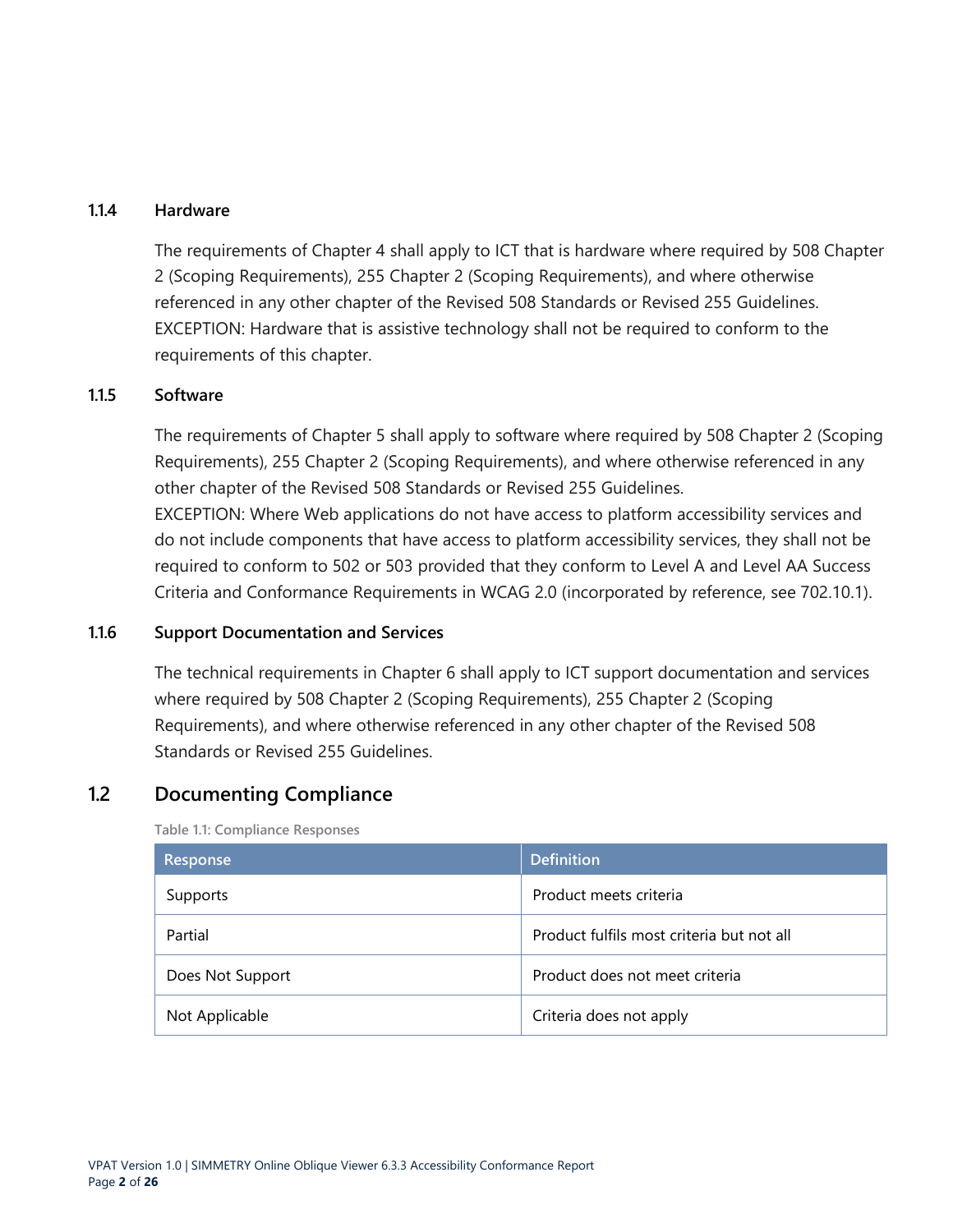# **2. Web Content Accessibility Requirements (WCAG) 2.0**

#### **2.1 Principle 1: Perceivable**

Information and user interface components must be presentable to users in ways they can perceive.

**Table 2.1: Perceivable**

<span id="page-4-1"></span><span id="page-4-0"></span>

| <b>Criteria</b>                                                                                                                                                                                                                                                                                                                                                                                | Conformance<br>Level | <b>Remarks and Explanations</b> |  |  |  |
|------------------------------------------------------------------------------------------------------------------------------------------------------------------------------------------------------------------------------------------------------------------------------------------------------------------------------------------------------------------------------------------------|----------------------|---------------------------------|--|--|--|
| 1.1.1 Non-text Content: All non-text content that is presented to the user has a text<br>alternative that serves the equivalent purpose, except for the situations listed below.<br>(Level A)                                                                                                                                                                                                  |                      |                                 |  |  |  |
| Controls, Input: If non-text content is a control or accepts user input, then it has<br>a name that describes its purpose.                                                                                                                                                                                                                                                                     |                      |                                 |  |  |  |
| Time-Based Media: If non-text content is time-based media, then text alternatives at<br>least provide descriptive identification of the non-text content.                                                                                                                                                                                                                                      |                      |                                 |  |  |  |
| Test: If non-text content is a test or exercise that would be invalid if presented in text,<br>then text alternatives at least provide descriptive identification of the non-text content.                                                                                                                                                                                                     | Partial              |                                 |  |  |  |
| Sensory: If non-text content is primarily intended to create a specific sensory<br>experience, then text alternatives at least provide descriptive identification of the non-<br>text content.                                                                                                                                                                                                 |                      |                                 |  |  |  |
| CAPTCHA: If the purpose of non-text content is to confirm that content is being<br>accessed by a person rather than a computer, then text alternatives that identify and<br>describe the purpose of the non-text content are provided, and alternative forms of<br>CAPTCHA using output modes for different types of sensory perception are provided<br>to accommodate different disabilities. |                      |                                 |  |  |  |
| Decoration, Formatting, Invisible: If non-text content is pure decoration, is used<br>$\bullet$<br>only for visual formatting, or is not presented to users, then it is implemented in<br>a way that it can be ignored by assistive technology.                                                                                                                                                |                      |                                 |  |  |  |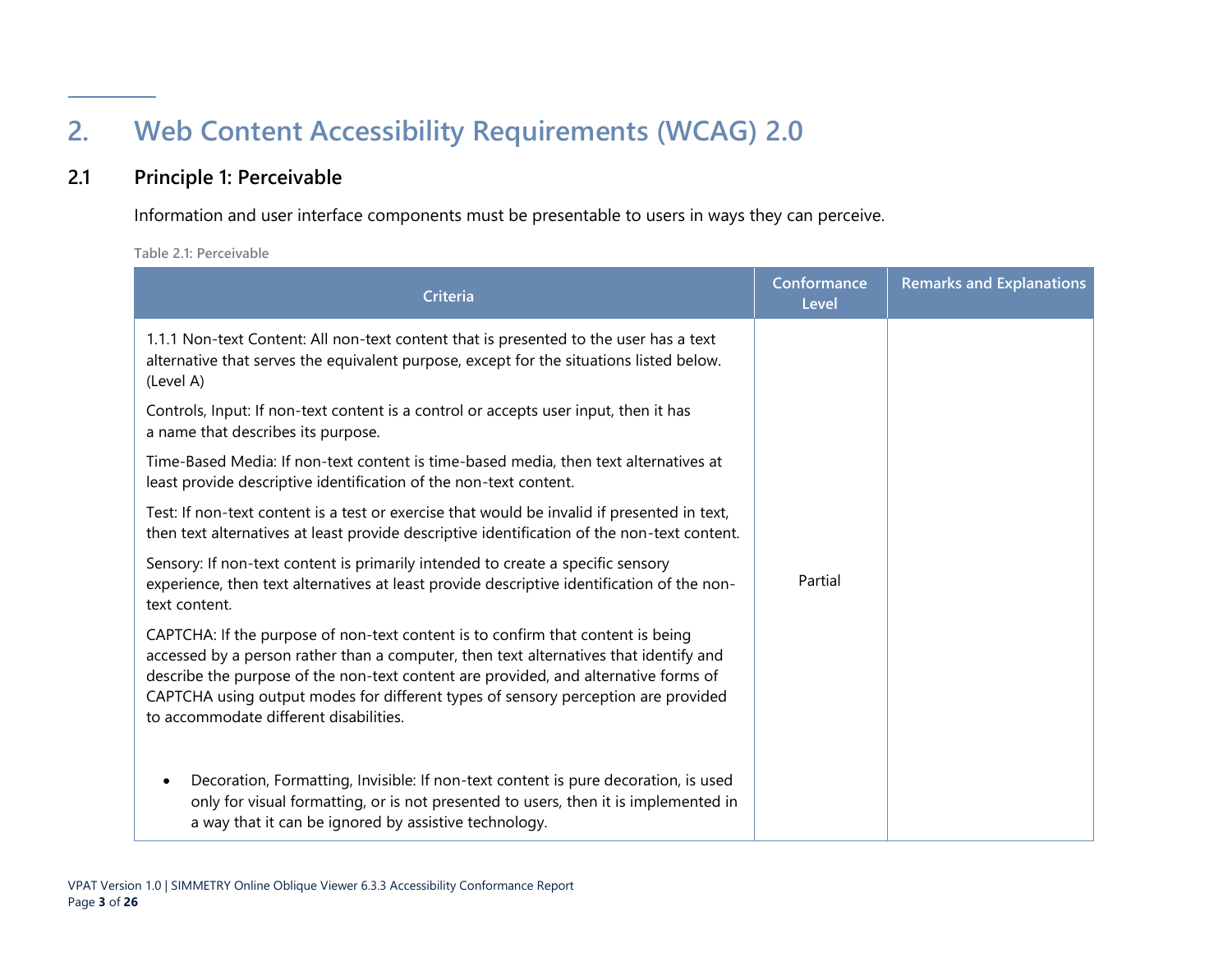| Criteria                                                                                                                                                                                                                                                                                             | Conformance<br>Level | <b>Remarks and Explanations</b> |
|------------------------------------------------------------------------------------------------------------------------------------------------------------------------------------------------------------------------------------------------------------------------------------------------------|----------------------|---------------------------------|
| 1.2.1 Audio-only and Video-only (Prerecorded): For prerecorded audio-only and<br>prerecorded video-only media, the following are true, except when the audio or video<br>is a media alternative for text and is clearly labeled as such: (Level A)                                                   |                      |                                 |
| Prerecorded Audio-only: An alternative for time-based media is provided that<br>$\bullet$<br>presents equivalent information for prerecorded audio-only content.                                                                                                                                     | Not Applicable       |                                 |
| Prerecorded Video-only: Either an alternative for time-based media or an audio<br>$\bullet$<br>track is provided that presents equivalent information for prerecorded video-<br>only content.                                                                                                        |                      |                                 |
| 1.2.2 Captions (Prerecorded): Captions are provided for all prerecorded audio content<br>in synchronized media, except when the media is a media alternative for text and is<br>clearly labelled as such. (Level A)                                                                                  | Not Applicable       |                                 |
| 1.2.3 Audio Description or Media Alternative (Prerecorded): An alternative for time-<br>based media or audio description of the prerecorded video content is provided<br>for synchronized media, except when the media is a media alternative for text and is<br>clearly labelled as such. (Level A) | Not Applicable       |                                 |
| 1.2.4 Captions (Live): Captions are provided for all live audio content in synchronized<br>media. (Level AA)                                                                                                                                                                                         | Not Applicable       |                                 |
| 1.2.5 Audio Description (Prerecorded): Audio description is provided for<br>all prerecorded video content in synchronized media. (Level AA)                                                                                                                                                          | Not Applicable       |                                 |
| 1.2.6 Sign Language (Prerecorded): Sign language interpretation is provided for<br>all prerecorded audio content in synchronized media. (Level AAA)                                                                                                                                                  | Not Applicable       |                                 |
| 1.2.7 Extended Audio Description (Prerecorded): Where pauses in foreground audio<br>are insufficient to allow audio descriptions to convey the sense of the video, extended                                                                                                                          | Not Applicable       |                                 |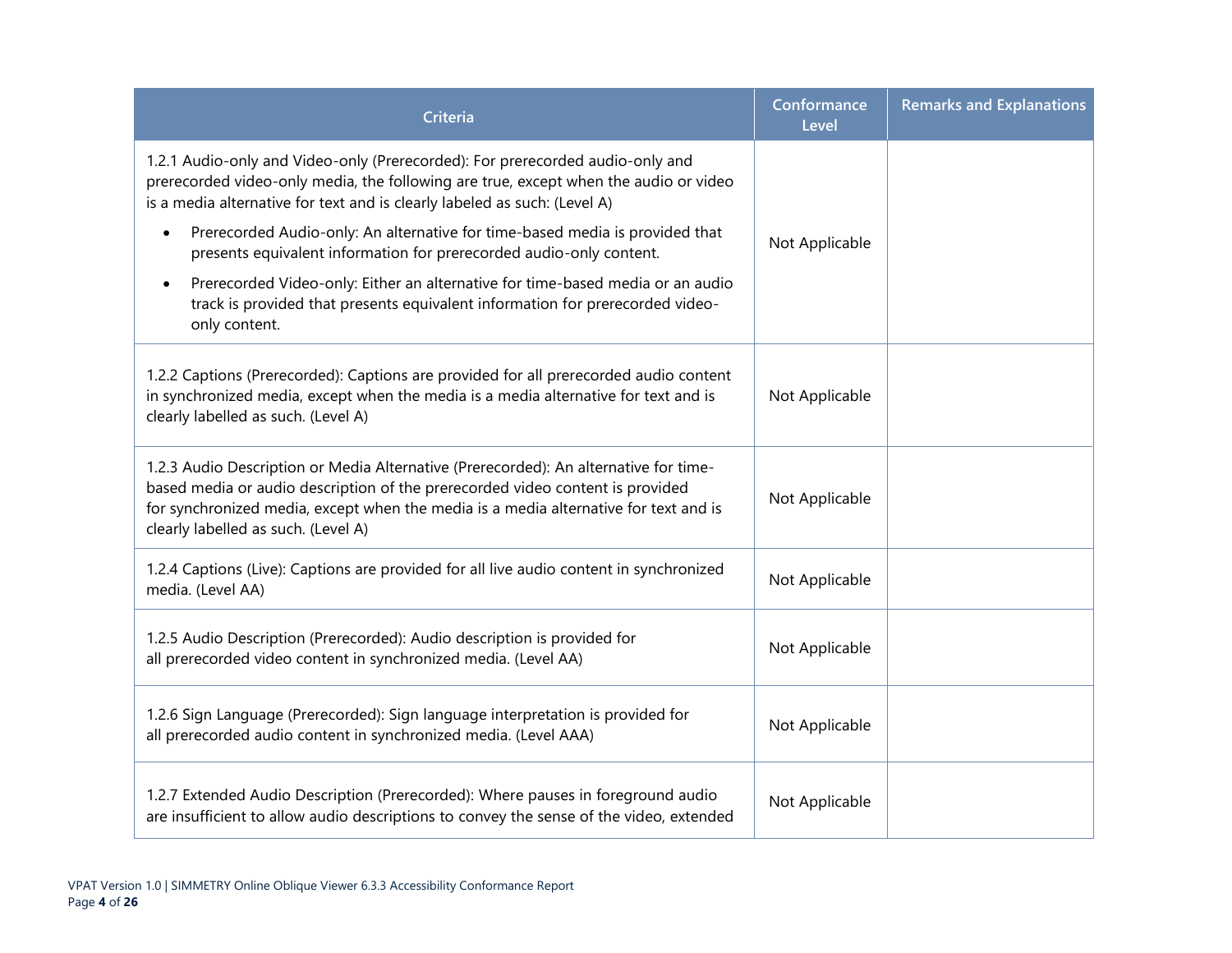| <b>Criteria</b>                                                                                                                                                                                                                                                                     | Conformance<br>Level | <b>Remarks and Explanations</b>                                |
|-------------------------------------------------------------------------------------------------------------------------------------------------------------------------------------------------------------------------------------------------------------------------------------|----------------------|----------------------------------------------------------------|
| audio description is provided for all prerecorded video content in synchronized media.<br>(Level AAA)                                                                                                                                                                               |                      |                                                                |
| 1.2.8 Media Alternative (Prerecorded): An alternative for time-based media is provided<br>for all prerecorded synchronized media and for all prerecorded video-only media.<br>(Level AAA)                                                                                           | Not Applicable       |                                                                |
| 1.2.9 Audio-only (Live): An alternative for time-based media that presents equivalent<br>information for live audio-only content is provided. (Level AAA)                                                                                                                           | Not Applicable       |                                                                |
| 1.3.1 Info and Relationships: Information, structure, and relationships conveyed<br>through presentation can be programmatically determined or are available in text.<br>(Level A)                                                                                                  | Partial              |                                                                |
| 1.3.2 Meaningful Sequence: When the sequence in which content is presented affects<br>its meaning, a correct reading sequence can be programmatically determined. (Level<br>A)                                                                                                      | Does Not<br>Support  | Issues with navigating to<br>other tabs and display<br>windows |
| 1.3.3 Sensory Characteristics: Instructions provided for understanding and operating<br>content do not rely solely on sensory characteristics of components such as shape,<br>size, visual location, orientation, or sound. (Level A)                                               | Partial              |                                                                |
| 1.4.1 Use of Color: Color is not used as the only visual means of conveying information,<br>indicating an action, prompting a response, or distinguishing a visual element. (Level<br>A)                                                                                            | Partial              |                                                                |
| 1.4.2 Audio Control: If any audio on a Web page plays automatically for more than 3<br>seconds, either a mechanism is available to pause or stop the audio, or a mechanism is<br>available to control audio volume independently from the overall system volume level.<br>(Level A) | Not Applicable       |                                                                |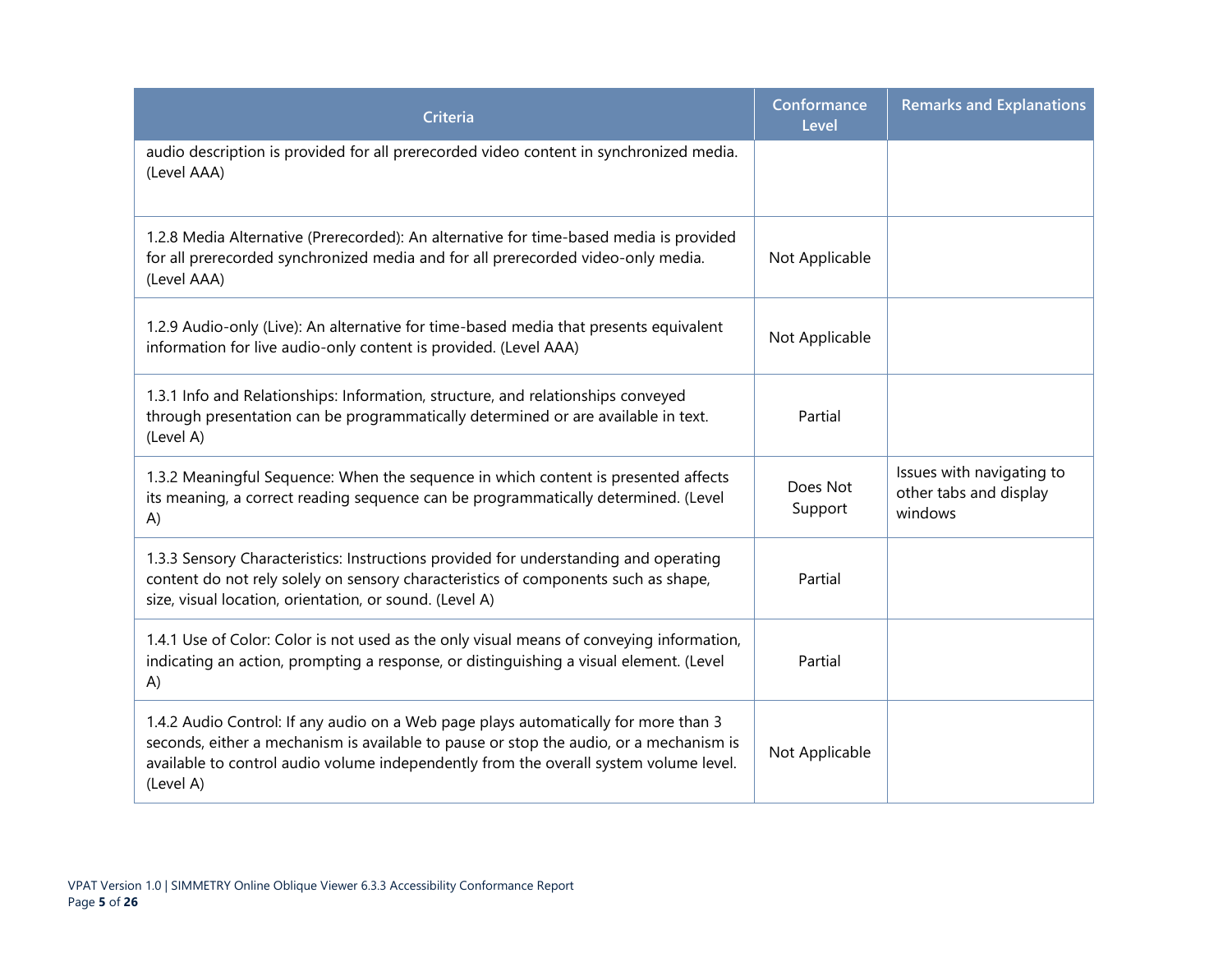| <b>Criteria</b>                                                                                                                                                                                                                                                                       | Conformance<br>Level | <b>Remarks and Explanations</b> |
|---------------------------------------------------------------------------------------------------------------------------------------------------------------------------------------------------------------------------------------------------------------------------------------|----------------------|---------------------------------|
| 1.4.3 Contrast (Minimum): The visual presentation of text and images of text has<br>a contrast ratio of at least 4.5:1, except for the following: (Level AA)                                                                                                                          |                      |                                 |
| Large Text: Large-scale text and images of large-scale text have a contrast ratio<br>$\bullet$<br>of at least 3:1;                                                                                                                                                                    |                      |                                 |
| Incidental: Text or images of text that are part of an inactive user interface<br>$\bullet$<br>component, that are pure decoration, that are not visible to anyone, or that are<br>part of a picture that contains significant other visual content, have no contrast<br>requirement. | Supports             |                                 |
| Logotypes: Text that is part of a logo or brand name has no minimum contrast<br>$\bullet$<br>requirement.                                                                                                                                                                             |                      |                                 |
| 1.4.4 Resize text: Except for captions and images of text, text can be resized<br>without assistive technology up to 200 percent without loss of content or functionality.<br>(Level AA)                                                                                              | Partial              |                                 |
| 1.4.5 Images of Text: If the technologies being used can achieve the visual<br>presentation, text is used to convey information rather than images of text except for<br>the following: (Level AA)                                                                                    |                      |                                 |
| Customizable: The image of text can be visually customized to the user's<br>$\bullet$<br>requirements;                                                                                                                                                                                | Not Applicable       |                                 |
| Essential: A particular presentation of text is essential to the information being<br>$\bullet$<br>conveyed.                                                                                                                                                                          |                      |                                 |
| 1.4.6 Contrast (Enhanced): The visual presentation of text and images of text has<br>a contrast ratio of at least 7:1, except for the following: (Level AAA)                                                                                                                          |                      |                                 |
| Large Text: Large-scale text and images of large-scale text have a contrast ratio<br>$\bullet$<br>of at least 4.5:1;                                                                                                                                                                  | Partial              |                                 |
| Incidental: Text or images of text that are part of an inactive user interface<br>component, that are pure decoration, that are not visible to anyone, or that are                                                                                                                    |                      |                                 |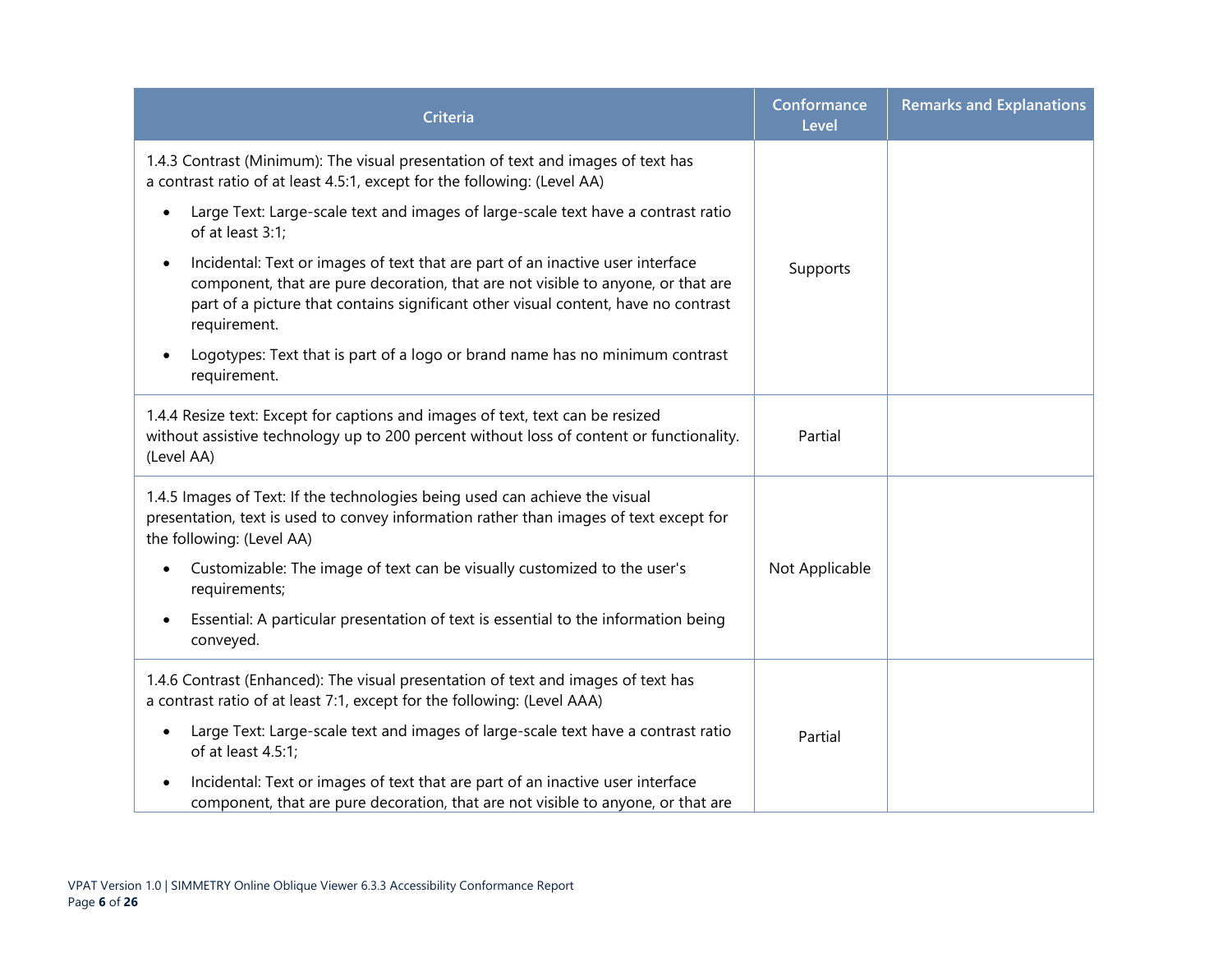|           | <b>Criteria</b>                                                                                                                                                                                                                                                                                                                       | Conformance<br>Level | <b>Remarks and Explanations</b> |
|-----------|---------------------------------------------------------------------------------------------------------------------------------------------------------------------------------------------------------------------------------------------------------------------------------------------------------------------------------------|----------------------|---------------------------------|
|           | part of a picture that contains significant other visual content, have no contrast<br>requirement.                                                                                                                                                                                                                                    |                      |                                 |
|           | Logotypes: Text that is part of a logo or brand name has no minimum contrast<br>requirement.                                                                                                                                                                                                                                          |                      |                                 |
|           | 1.4.7 Low or No Background Audio: For prerecorded audio-only content that (1)<br>contains primarily speech in the foreground, (2) is not an audio CAPTCHA or audio<br>logo, and (3) is not vocalization intended to be primarily musical expression such as<br>singing or rapping, at least one of the following is true: (Level AAA) |                      |                                 |
| $\bullet$ | No Background: The audio does not contain background sounds.                                                                                                                                                                                                                                                                          |                      |                                 |
|           | Turn Off: The background sounds can be turned off.                                                                                                                                                                                                                                                                                    | Not Applicable       |                                 |
| $\bullet$ | 20 dB: The background sounds are at least 20 decibels lower than the<br>foreground speech content, with the exception of occasional sounds that last for<br>only one or two seconds.                                                                                                                                                  |                      |                                 |
|           | Note: Per the definition of "decibel," background sound that meets this<br>requirement will be approximately four times quieter than the foreground<br>speech content.                                                                                                                                                                |                      |                                 |
|           | 1.4.8 Visual Presentation: For the visual presentation of blocks of text, a mechanism is<br>available to achieve the following: (Level AAA)                                                                                                                                                                                           |                      |                                 |
| 1.        | Foreground and background colors can be selected by the user.                                                                                                                                                                                                                                                                         |                      |                                 |
| 2.        | Width is no more than 80 characters or glyphs (40 if CJK).                                                                                                                                                                                                                                                                            |                      |                                 |
| 3.        | Text is not justified (aligned to both the left and the right margins).                                                                                                                                                                                                                                                               | Not Applicable       |                                 |
| 4.        | Line spacing (leading) is at least space-and-a-half within paragraphs, and<br>paragraph spacing is at least 1.5 times larger than the line spacing.                                                                                                                                                                                   |                      |                                 |
| 5.        | Text can be resized without assistive technology up to 200 percent in a way that<br>does not require the user to scroll horizontally to read a line of text on a full-<br>screen window.                                                                                                                                              |                      |                                 |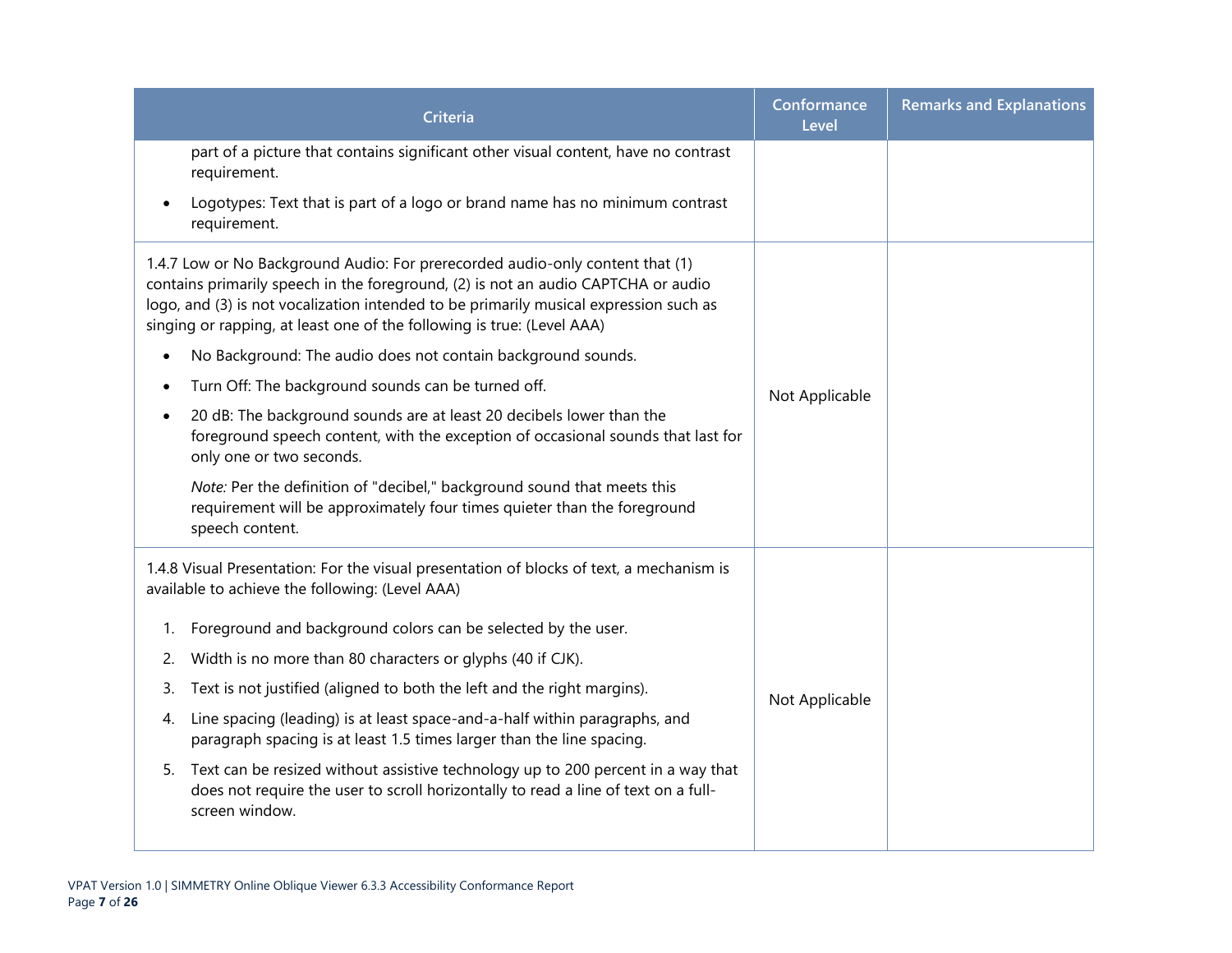| <b>Criteria</b>                                                                                                                                                                                    | Conformance<br>Level | <b>Remarks and Explanations</b> |
|----------------------------------------------------------------------------------------------------------------------------------------------------------------------------------------------------|----------------------|---------------------------------|
| 1.4.9 Images of Text (No Exception): Images of text are only used for pure<br>decoration or where a particular presentation of text is essential to the information<br>being conveyed. (Level AAA) | Does Not<br>Support  |                                 |

### **2.2 Principle 2: Operable**

User interface components and navigation must be operable.

**Table 2.2: Operable**

<span id="page-9-0"></span>

| Criteria                                                                                                                                                                                                                                                                                                                                                                  | Conformance<br>Level | <b>Remarks and Explanations</b> |
|---------------------------------------------------------------------------------------------------------------------------------------------------------------------------------------------------------------------------------------------------------------------------------------------------------------------------------------------------------------------------|----------------------|---------------------------------|
| 2.1.1 Keyboard: All functionality of the content is operable through a keyboard<br>interface without requiring specific timings for individual keystrokes, except where the<br>underlying function requires input that depends on the path of the user's movement<br>and not just the endpoints. (Level A)                                                                | Does Not<br>Support  |                                 |
| Note 1: This exception relates to the underlying function, not the input technique. For<br>example, if using handwriting to enter text, the input technique (handwriting) requires<br>path-dependent input but the underlying function (text input) does not.                                                                                                             |                      |                                 |
| Note 2: This does not forbid and should not discourage providing mouse input or<br>other input methods in addition to keyboard operation                                                                                                                                                                                                                                  |                      |                                 |
| 2.1.2 No Keyboard Trap: If keyboard focus can be moved to a component of the page<br>using a keyboard interface, then focus can be moved away from that component using<br>only a keyboard interface, and, if it requires more than unmodified arrow or tab keys<br>or other standard exit methods, the user is advised of the method for moving focus<br>away. (Level A) | Does Not<br>Support  |                                 |
| Note: Since any content that does not meet this success criterion can interfere with a<br>user's ability to use the whole page, all content on the Web page (whether it is used to<br>meet other success criteria or not) must meet this success criterion.                                                                                                               |                      |                                 |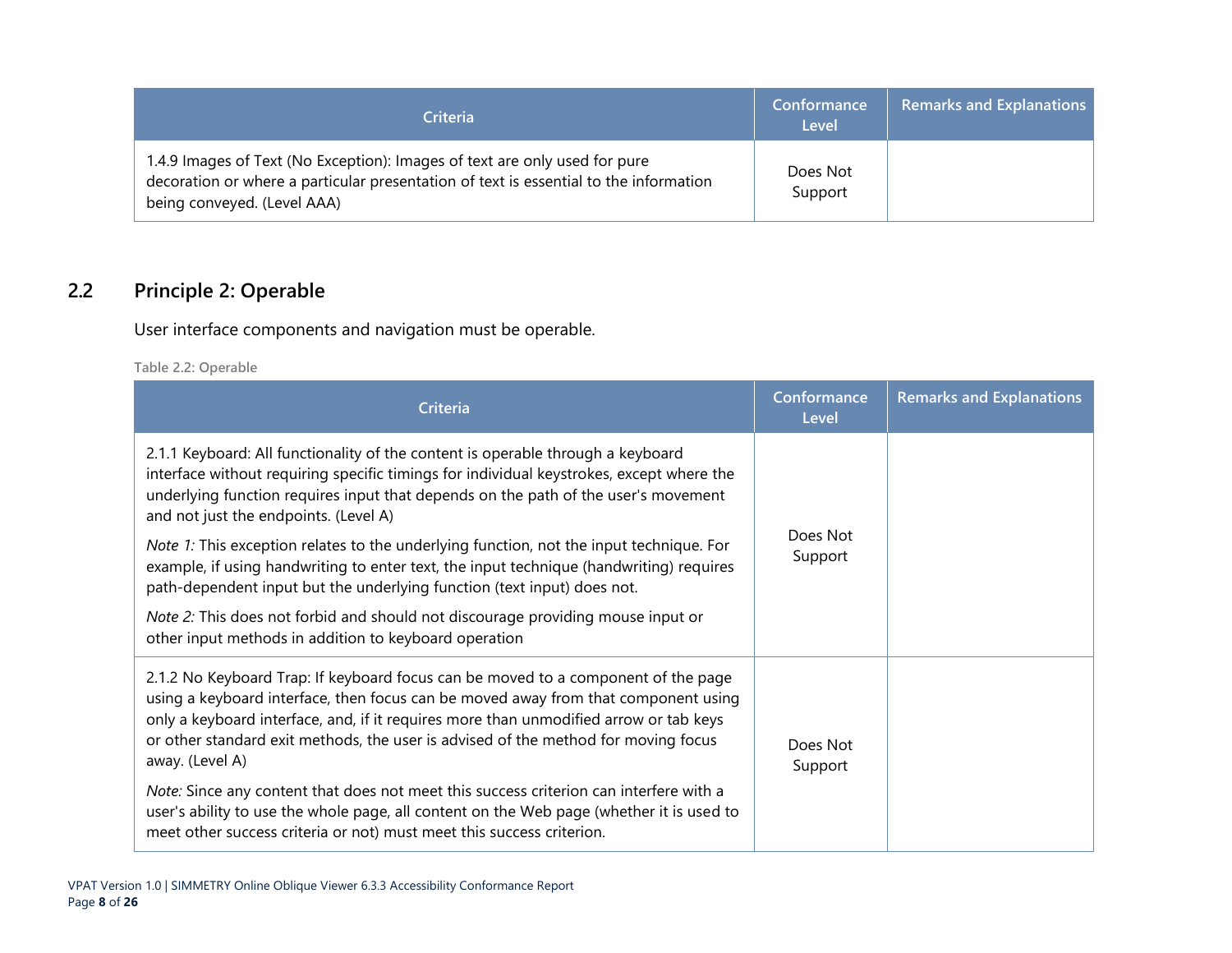| Criteria                                                                                                                                                                                                                                                                                                                                                                                 | Conformance<br>Level | <b>Remarks and Explanations</b> |
|------------------------------------------------------------------------------------------------------------------------------------------------------------------------------------------------------------------------------------------------------------------------------------------------------------------------------------------------------------------------------------------|----------------------|---------------------------------|
| 2.1.3 Keyboard (No Exception): All functionality of the content is operable through<br>a keyboard interface without requiring specific timings for individual keystrokes. (Level<br>AAA)                                                                                                                                                                                                 | Does Not<br>Support  |                                 |
| 2.2.1 Timing Adjustable: For each time limit that is set by the content, at least one of<br>the following is true: (Level A)                                                                                                                                                                                                                                                             |                      |                                 |
| Turn off: The user is allowed to turn off the time limit before encountering it; or                                                                                                                                                                                                                                                                                                      |                      |                                 |
| Adjust: The user is allowed to adjust the time limit before encountering it over a<br>$\bullet$<br>wide range that is at least ten times the length of the default setting; or                                                                                                                                                                                                           | Not Applicable       |                                 |
| Extend: The user is warned before time expires and given at least 20 seconds to<br>$\bullet$<br>extend the time limit with a simple action (for example, "press the space bar"),<br>and the user is allowed to extend the time limit at least ten times; or                                                                                                                              |                      |                                 |
| Real-time Exception: The time limit is a required part of a real-time event (for<br>$\bullet$<br>example, an auction), and no alternative to the time limit is possible; or                                                                                                                                                                                                              |                      |                                 |
| Essential Exception: The time limit is essential and extending it would invalidate<br>$\bullet$<br>the activity; or                                                                                                                                                                                                                                                                      |                      |                                 |
| 20 Hour Exception: The time limit is longer than 20 hours.                                                                                                                                                                                                                                                                                                                               |                      |                                 |
| Note: This success criterion helps ensure that users can complete tasks without<br>unexpected changes in content or context that are a result of a time limit. This success<br>criterion should be considered in conjunction with Success Criterion 3.2.1, which puts<br>limits on changes of content or context as a result of user action.                                             |                      |                                 |
| 2.2.2 Pause, Stop, Hide: For moving, blinking, scrolling, or auto-updating information,<br>all of the following are true: (Level A)                                                                                                                                                                                                                                                      |                      |                                 |
| Moving, blinking, scrolling: For any moving, blinking or scrolling information<br>$\bullet$<br>that (1) starts automatically, (2) lasts more than five seconds, and (3) is<br>presented in parallel with other content, there is a mechanism for the user<br>to pause, stop, or hide it unless the movement, blinking, or scrolling is part of an<br>activity where it is essential; and | Not Applicable       |                                 |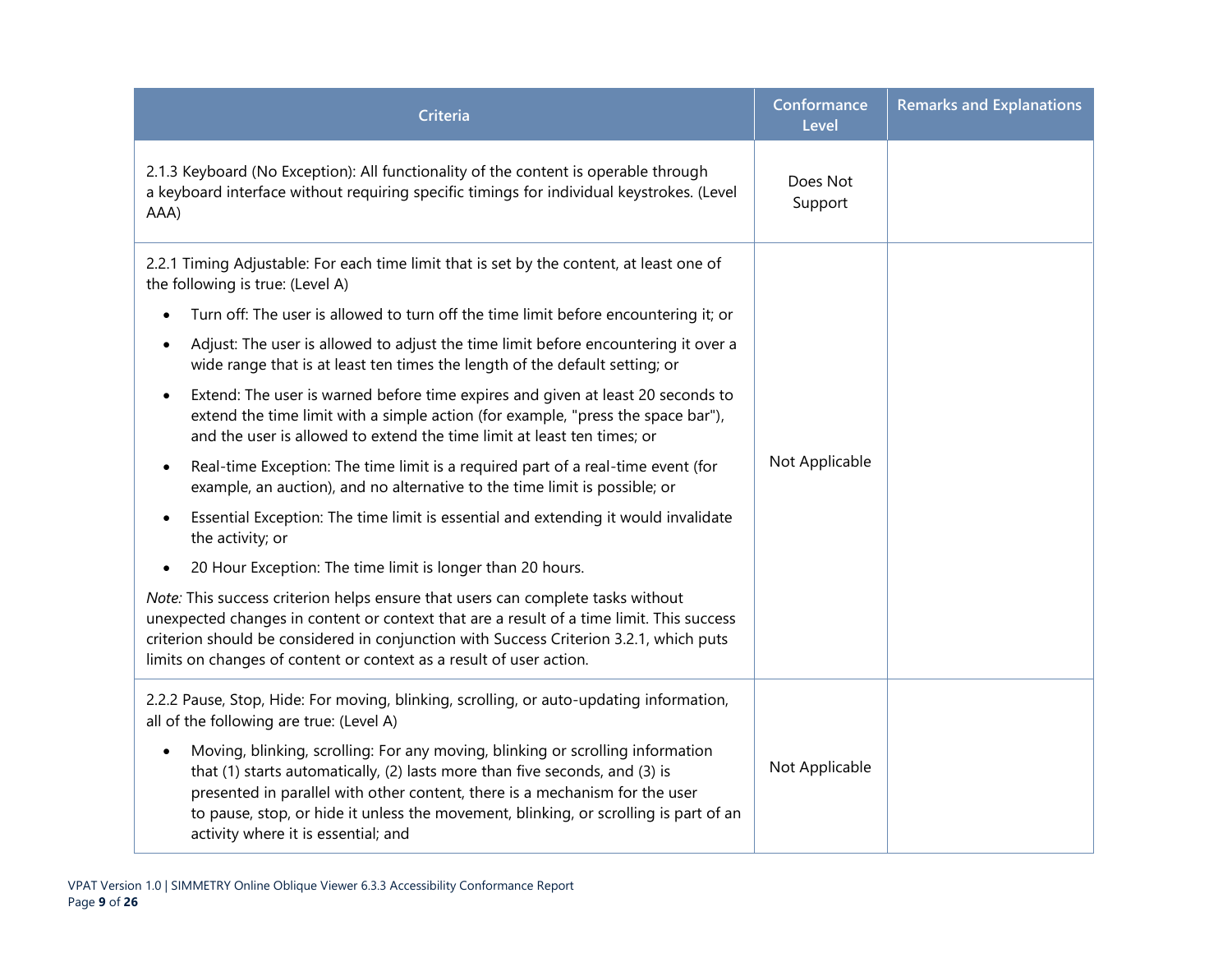| <b>Criteria</b>                                                                                                                                                                                                                                                                                                                                       | Conformance<br>Level | <b>Remarks and Explanations</b> |
|-------------------------------------------------------------------------------------------------------------------------------------------------------------------------------------------------------------------------------------------------------------------------------------------------------------------------------------------------------|----------------------|---------------------------------|
| Auto-updating: For any auto-updating information that (1) starts automatically<br>and (2) is presented in parallel with other content, there is a mechanism for the<br>user to pause, stop, or hide it or to control the frequency of the update unless<br>the auto-updating is part of an activity where it is essential.                            |                      |                                 |
| Note 1: For requirements related to flickering or flashing content, refer to Guideline<br>2.3.                                                                                                                                                                                                                                                        |                      |                                 |
| Note 2: Since any content that does not meet this success criterion can interfere with a<br>user's ability to use the whole page, all content on the Web page (whether it is used to<br>meet other success criteria or not) must meet this success criterion.                                                                                         |                      |                                 |
| Note 3: Content that is updated periodically by software or that is streamed to the user<br>agent is not required to preserve or present information that is generated or received<br>between the initiation of the pause and resuming presentation, as this may not be<br>technically possible, and in many situations could be misleading to do so. |                      |                                 |
| Note 4: An animation that occurs as part of a preload phase or similar situation can be<br>considered essential if interaction cannot occur during that phase for all users and if<br>not indicating progress could confuse users or cause them to think that content was<br>frozen or broken.                                                        |                      |                                 |
| 2.2.3 No Timing: Timing is not an essential part of the event or activity presented by<br>the content, except for non-interactive synchronized media and real-time events.<br>(Level AAA)                                                                                                                                                             | Not Applicable       |                                 |
| 2.2.4 Interruptions: Interruptions can be postponed or suppressed by the user, except<br>interruptions involving an emergency. (Level AAA)                                                                                                                                                                                                            | Not Applicable       |                                 |
| 2.2.5 Re-authenticating: When an authenticated session expires, the user can continue<br>the activity without loss of data after re-authenticating. (Level AAA)                                                                                                                                                                                       | Does Not<br>Support  |                                 |
| 2.3.1 Three Flashes or Below Threshold: Web pages do not contain anything that<br>flashes more than three times in any one second period, or the flash is below<br>the general flash and red flash thresholds. (Level A)                                                                                                                              | Not Applicable       |                                 |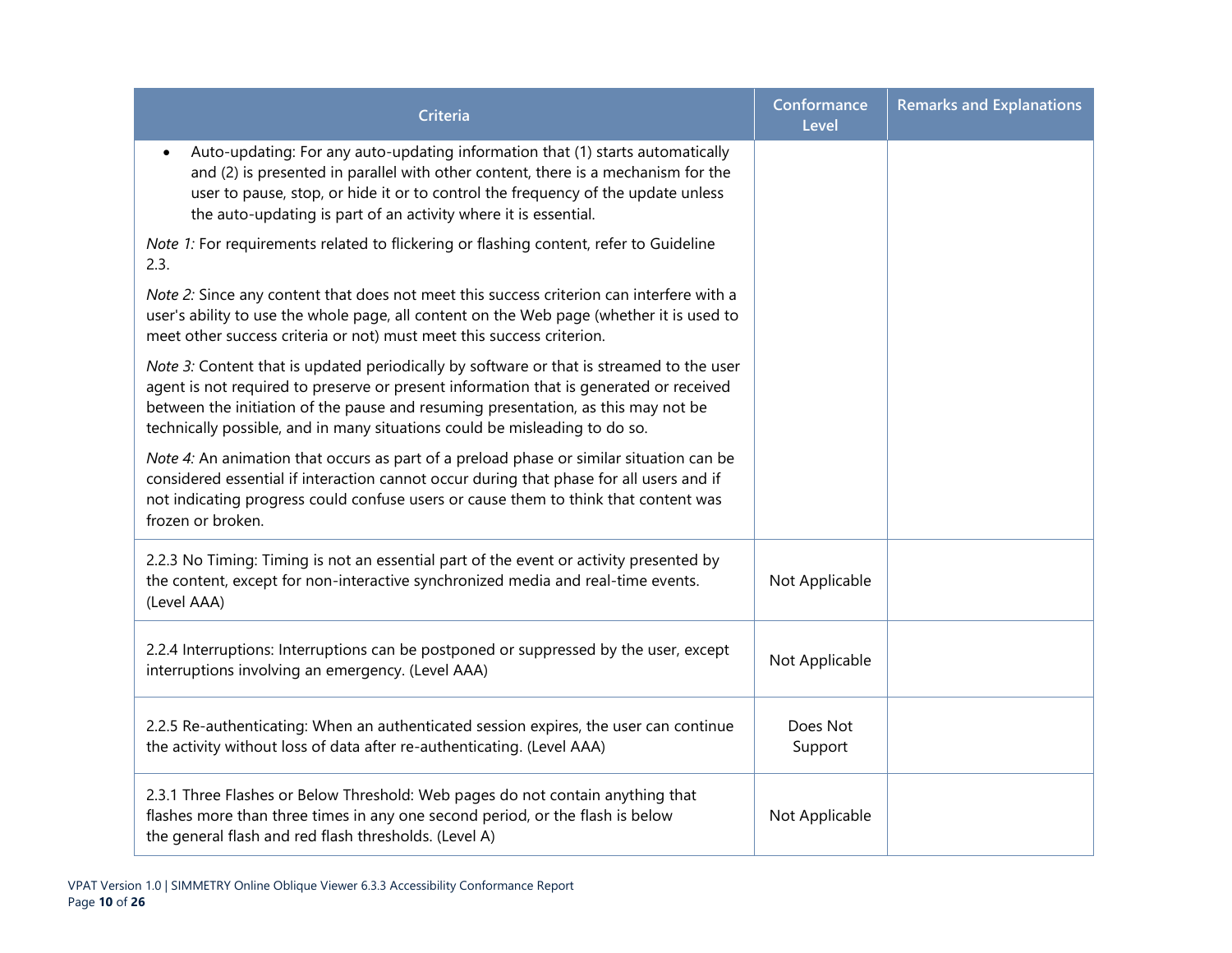| <b>Criteria</b>                                                                                                                                                                                                                                                                        | Conformance<br>Level | <b>Remarks and Explanations</b> |
|----------------------------------------------------------------------------------------------------------------------------------------------------------------------------------------------------------------------------------------------------------------------------------------|----------------------|---------------------------------|
| Note: Since any content that does not meet this success criterion can interfere with a<br>user's ability to use the whole page, all content on the Web page (whether it is used to<br>meet other success criteria or not) must meet this success criterion.                            |                      |                                 |
| 2.3.2 Three Flashes: Web pages do not contain anything that flashes more than three<br>times in any one second period. (Level AAA)                                                                                                                                                     | Supports             |                                 |
| 2.4.1 Bypass Blocks: A mechanism is available to bypass blocks of content that are<br>repeated on multiple Web pages. (Level A)                                                                                                                                                        | Not Applicable       |                                 |
| 2.4.2 Page Titled: Web pages have titles that describe topic or purpose. (Level A)                                                                                                                                                                                                     | Supports             |                                 |
| 2.4.3 Focus Order: If a Web page can be navigated sequentially and the navigation<br>sequences affect meaning or operation, focusable components receive focus in an<br>order that preserves meaning and operability. (Level A)                                                        | Does Not<br>Support  |                                 |
| 2.4.4 Link Purpose (In Context): The purpose of each link can be determined from the<br>link text alone or from the link text together with its programmatically determined link<br>context, except where the purpose of the link would be ambiguous to users in general.<br>(Level A) | Supports             |                                 |
| 2.4.5 Multiple Ways: More than one way is available to locate a Web page within a set<br>of Web pages except where the Web Page is the result of, or a step in, a process.<br>(Level AA)                                                                                               | Supports             |                                 |
| 2.4.6 Headings and Labels: Headings and labels describe topic or purpose. (Level AA)                                                                                                                                                                                                   | Supports             |                                 |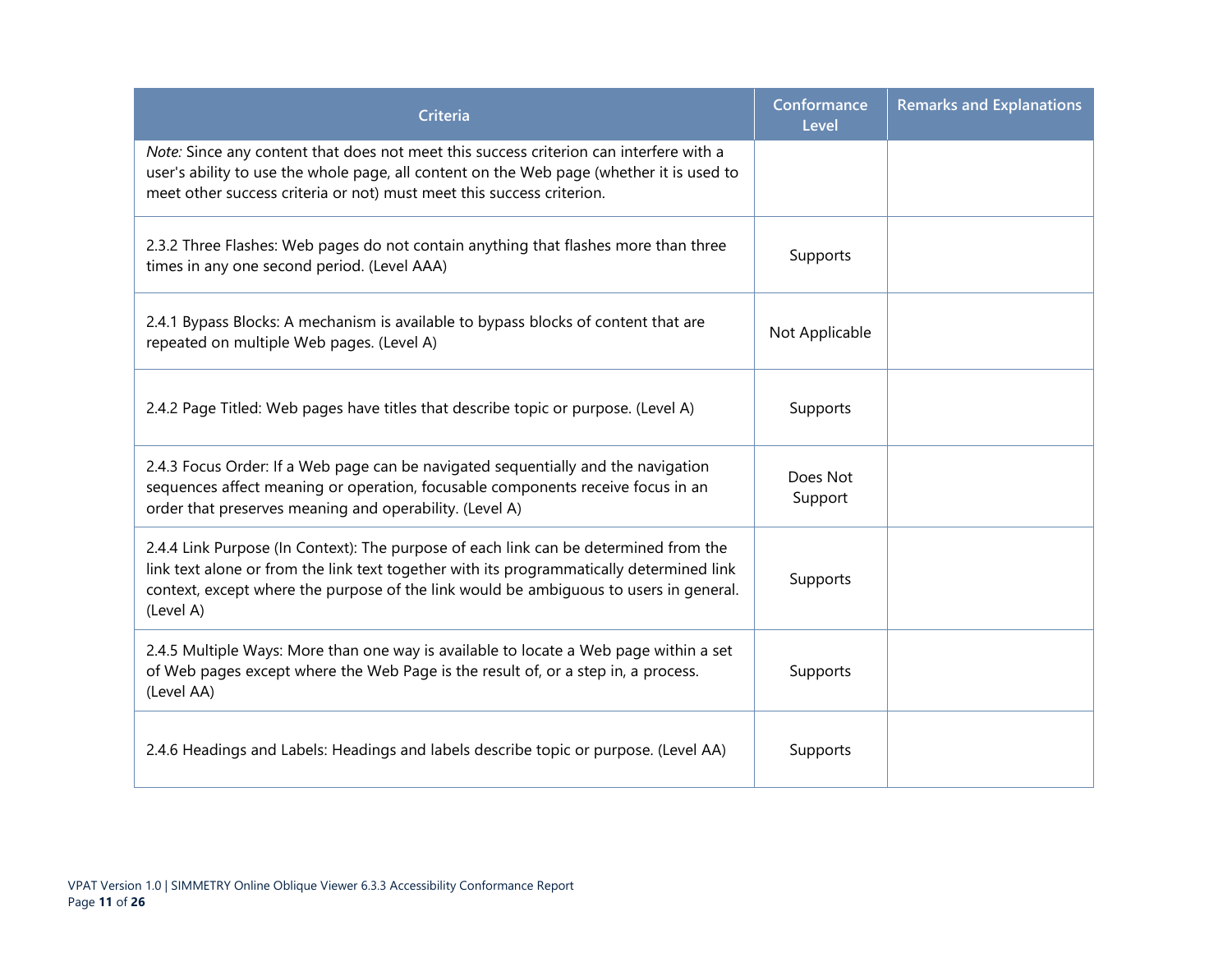| Criteria                                                                                                                                                                                                                         | Conformance<br>Level | <b>Remarks and Explanations</b> |
|----------------------------------------------------------------------------------------------------------------------------------------------------------------------------------------------------------------------------------|----------------------|---------------------------------|
| 2.4.7 Focus Visible: Any keyboard operable user interface has a mode of operation<br>where the keyboard focus indicator is visible. (Level AA)                                                                                   | Does Not<br>Support  |                                 |
| 2.4.8 Location: Information about the user's location within a set of Web pages is<br>available. (Level AAA)                                                                                                                     | Not Applicable       |                                 |
| 2.4.9 Link Purpose (Link Only): A mechanism is available to allow the purpose of each<br>link to be identified from link text alone, except where the purpose of the link would<br>be ambiguous to users in general. (Level AAA) | Supports             |                                 |
| 2.4.10 Section Headings: Section headings are used to organize the content. (Level<br>AAA)                                                                                                                                       |                      |                                 |
| Note 1: "Heading" is used in its general sense and includes titles and other ways to add<br>a heading to different types of content.                                                                                             | Supports             |                                 |
| <i>Note 2:</i> This success criterion covers sections within writing, not user interface<br>components. User Interface components are covered under Success Criterion 4.1.2.                                                     |                      |                                 |

#### **2.3 Principle 3: Understandable**

Information and the operation of user interface must be understandable.

**Table 2.3: Understandable**

<span id="page-13-0"></span>

| <b>Criteria</b>                                                                                                      | Conformance<br>Level | <b>Remarks and Explanations</b> |
|----------------------------------------------------------------------------------------------------------------------|----------------------|---------------------------------|
| 3.1.1 Language of Page: The default human language of each Web page can<br>be programmatically determined. (Level A) | Does Not<br>Support  |                                 |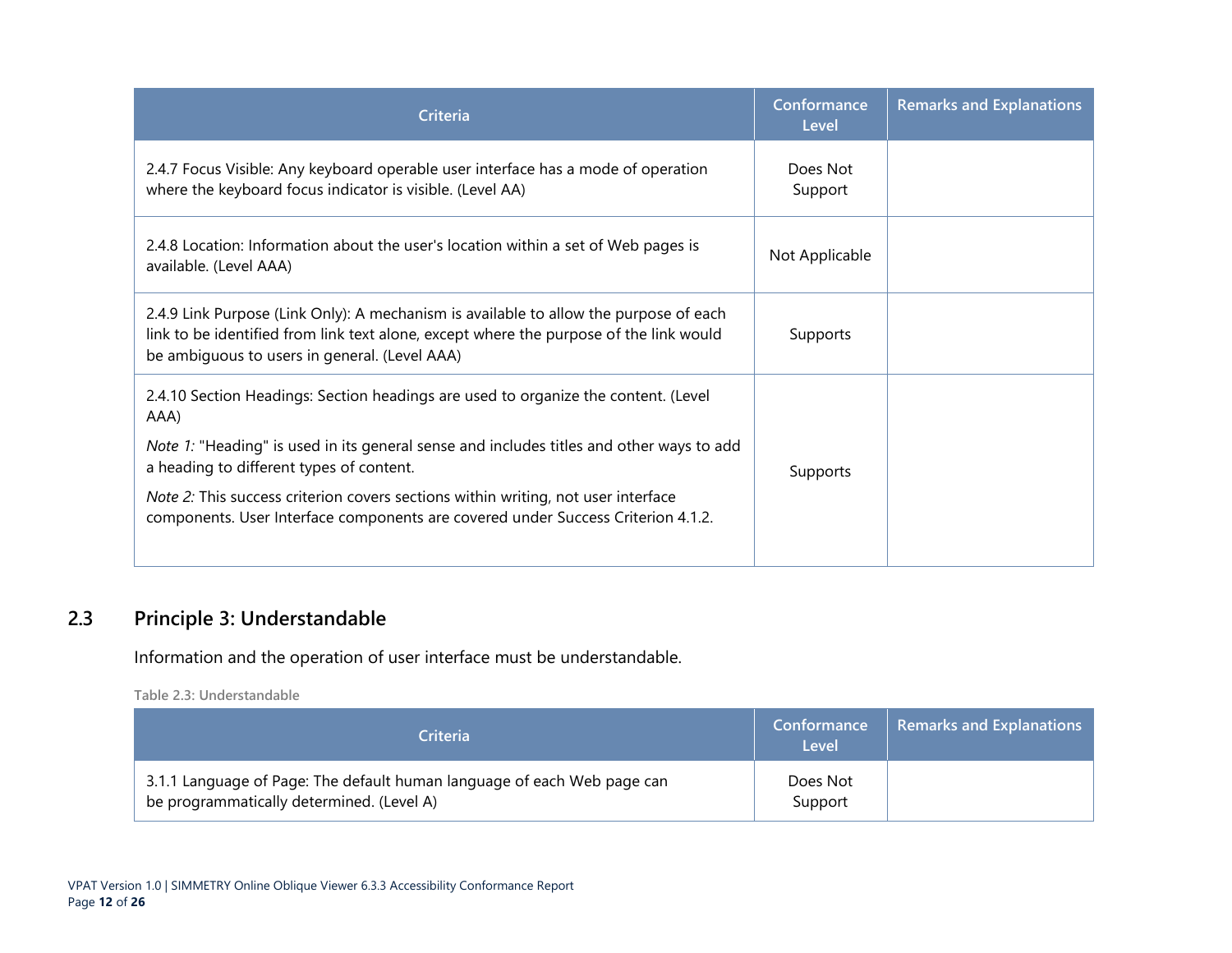| <b>Criteria</b>                                                                                                                                                                                                                                                                                                              | Conformance<br>Level | <b>Remarks and Explanations</b> |
|------------------------------------------------------------------------------------------------------------------------------------------------------------------------------------------------------------------------------------------------------------------------------------------------------------------------------|----------------------|---------------------------------|
| 3.1.2 Language of Parts: The human language of each passage or phrase in the content<br>can be programmatically determined except for proper names, technical terms, words<br>of indeterminate language, and words or phrases that have become part of the<br>vernacular of the immediately surrounding text. (Level AA)     | Does Not<br>Support  |                                 |
| 3.1.3 Unusual Words: A mechanism is available for identifying specific definitions of<br>words or phrases used in an unusual or restricted way, including idioms and jargon.<br>(Level AAA)                                                                                                                                  | Does Not<br>Support  |                                 |
| 3.1.4 Abbreviations: A mechanism for identifying the expanded form or meaning<br>of abbreviations is available. (Level AAA)                                                                                                                                                                                                  | Does Not<br>Support  |                                 |
| 3.1.5 Reading Level: When text requires reading ability more advanced than the lower<br>secondary education level after removal of proper names and titles, supplemental<br>content, or a version that does not require reading ability more advanced than the<br>lower secondary education level, is available. (Level AAA) | Does Not<br>Support  |                                 |
| 3.1.6 Pronunciation: A mechanism is available for identifying specific pronunciation of<br>words where meaning of the words, in context, is ambiguous without knowing the<br>pronunciation. (Level AAA)                                                                                                                      | Does Not<br>Support  |                                 |
| 3.2.1 On Focus: When any component receives focus, it does not initiate a change of<br>context. (Level A)                                                                                                                                                                                                                    | Supports             |                                 |
| 3.2.2 On Input: Changing the setting of any user interface component does not<br>automatically cause a change of context unless the user has been advised of the<br>behaviour before using the component. (Level A)                                                                                                          | Supports             |                                 |
| 3.2.3 Consistent Navigation: Navigational mechanisms that are repeated on<br>multiple Web pages within a set of Web pages occur in the same relative order each<br>time they are repeated, unless a change is initiated by the user. (Level AA)                                                                              | Supports             |                                 |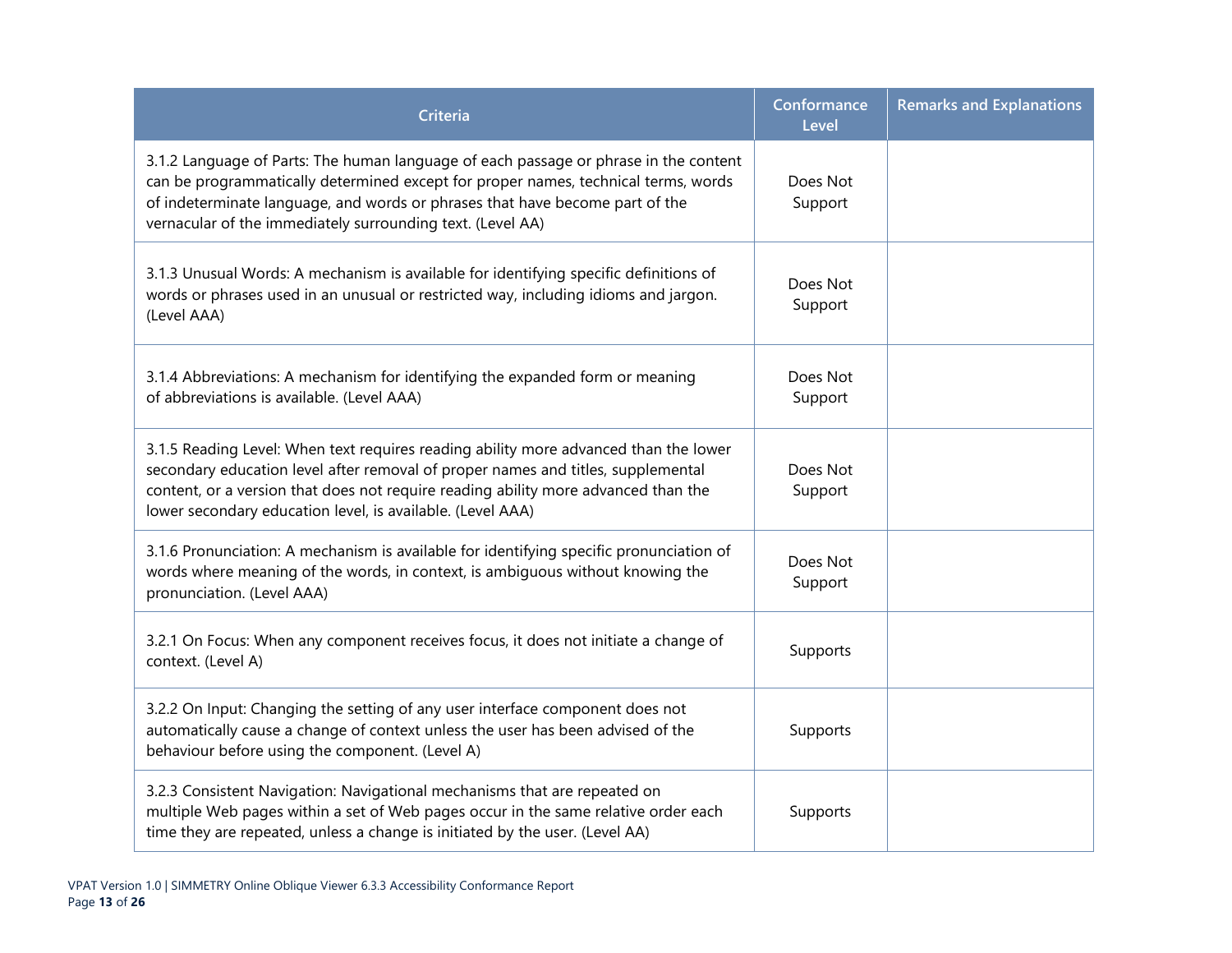| <b>Criteria</b>                                                                                                                                                                                                                                  | Conformance<br>Level | <b>Remarks and Explanations</b> |
|--------------------------------------------------------------------------------------------------------------------------------------------------------------------------------------------------------------------------------------------------|----------------------|---------------------------------|
| 3.2.4 Consistent Identification: Components that have the same functionality within a<br>set of Web pages are identified consistently. (Level AA)                                                                                                | Supports             |                                 |
| 3.2.5 Change on Request: Changes of context are initiated only by user request or<br>a mechanism is available to turn off such changes. (Level AAA)                                                                                              | Does Not<br>Support  |                                 |
| 3.3.1 Error Identification: If an input error is automatically detected, the item that is in<br>error is identified and the error is described to the user in text. (Level A)                                                                    | Supports             |                                 |
| 3.3.2 Labels or Instructions: Labels or instructions are provided when content requires<br>user input. (Level A)                                                                                                                                 | Partial              |                                 |
| 3.3.3 Error Suggestion: If an input error is automatically detected and suggestions for<br>correction are known, then the suggestions are provided to the user, unless it would<br>jeopardize the security or purpose of the content. (Level AA) | Does Not<br>Support  |                                 |
| 3.3.5 Help: Context-sensitive help is available. (Level AAA)                                                                                                                                                                                     | Does Not<br>Support  |                                 |
| 3.3.6 Error Prevention (All): For Web pages that require the user to submit information,<br>at least one of the following is true: (Level AAA)                                                                                                   |                      |                                 |
| 1. Reversible: Submissions are reversible.                                                                                                                                                                                                       |                      |                                 |
| Checked: Data entered by the user is checked for input errors and the user is<br>2.<br>provided an opportunity to correct them.                                                                                                                  | Partial              |                                 |
| Confirmed: A mechanism is available for reviewing, confirming, and correcting<br>3.<br>information before finalizing the submission.                                                                                                             |                      |                                 |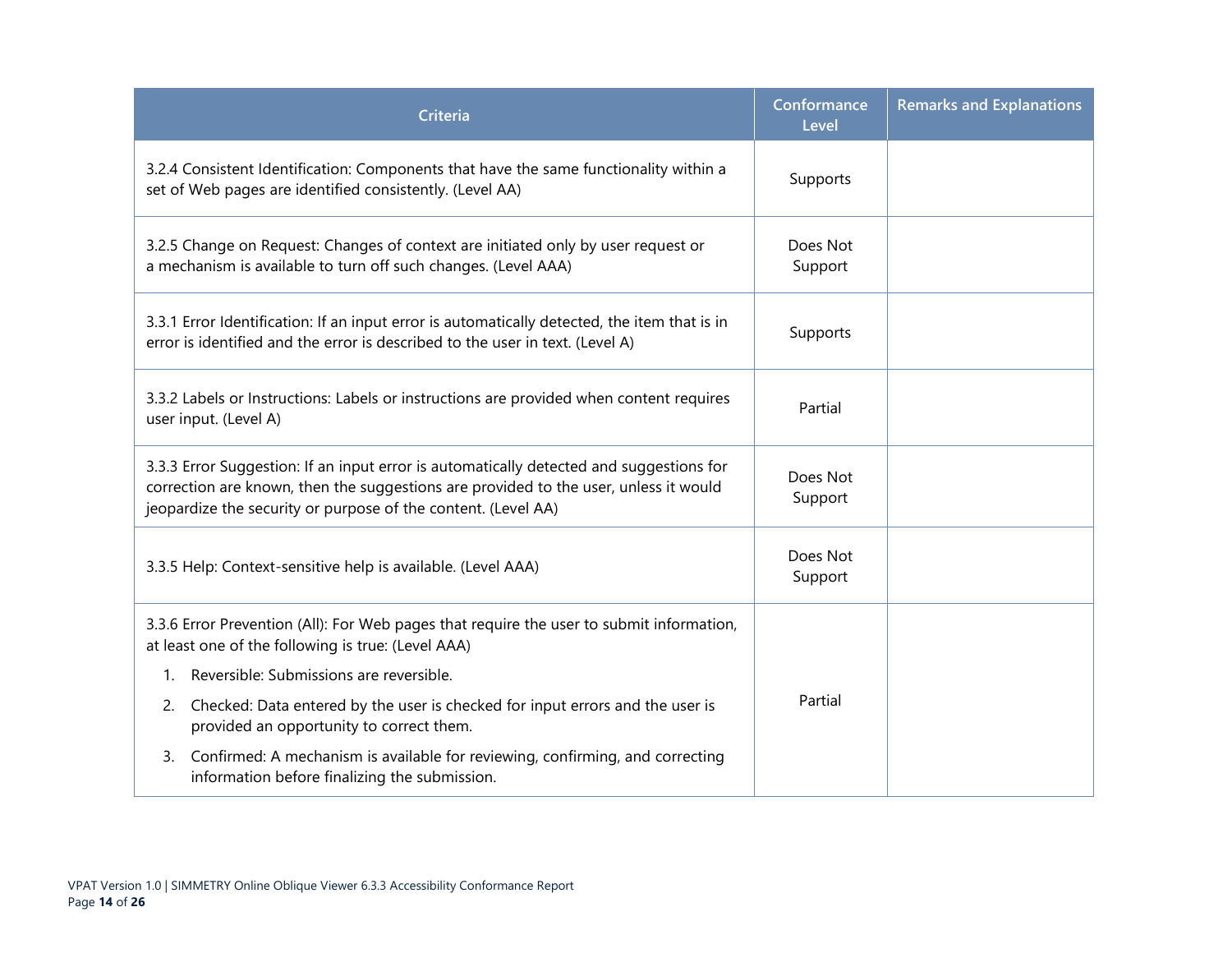#### **2.4 Principle 4: Robust**

Content must be robust enough that it can be interpreted reliably by a wide variety of user agents, including assistive technologies.

**Table 2.4: Robust**

<span id="page-16-0"></span>

| <b>Criteria</b>                                                                                                                                                                                                                                                                                                                                                                                                                    | Conformance<br>Level | <b>Remarks and Explanations</b> |
|------------------------------------------------------------------------------------------------------------------------------------------------------------------------------------------------------------------------------------------------------------------------------------------------------------------------------------------------------------------------------------------------------------------------------------|----------------------|---------------------------------|
| 4.1.1 Parsing: In content implemented using markup languages, elements have<br>complete start and end tags, elements are nested according to their specifications,<br>elements do not contain duplicate attributes, and any IDs are unique, except where the<br>specifications allow these features. (Level A)<br>Note: Start and end tags that are missing a critical character in their formation, such as                       | Not Applicable       |                                 |
| a closing angle bracket or a mismatched attribute value quotation mark are not<br>complete.                                                                                                                                                                                                                                                                                                                                        |                      |                                 |
| 4.1.2 Name, Role, Value: For all user interface components (including but not limited<br>to: form elements, links and components generated by scripts), the name and role can<br>be programmatically determined; states, properties, and values that can be set by the<br>user can be programmatically set; and notification of changes to these items is<br>available to user agents, including assistive technologies. (Level A) | Partial              |                                 |
| Note: This success criterion is primarily for Web authors who develop or script their<br>own user interface components. For example, standard HTML controls already meet<br>this success criterion when used according to specification.                                                                                                                                                                                           |                      |                                 |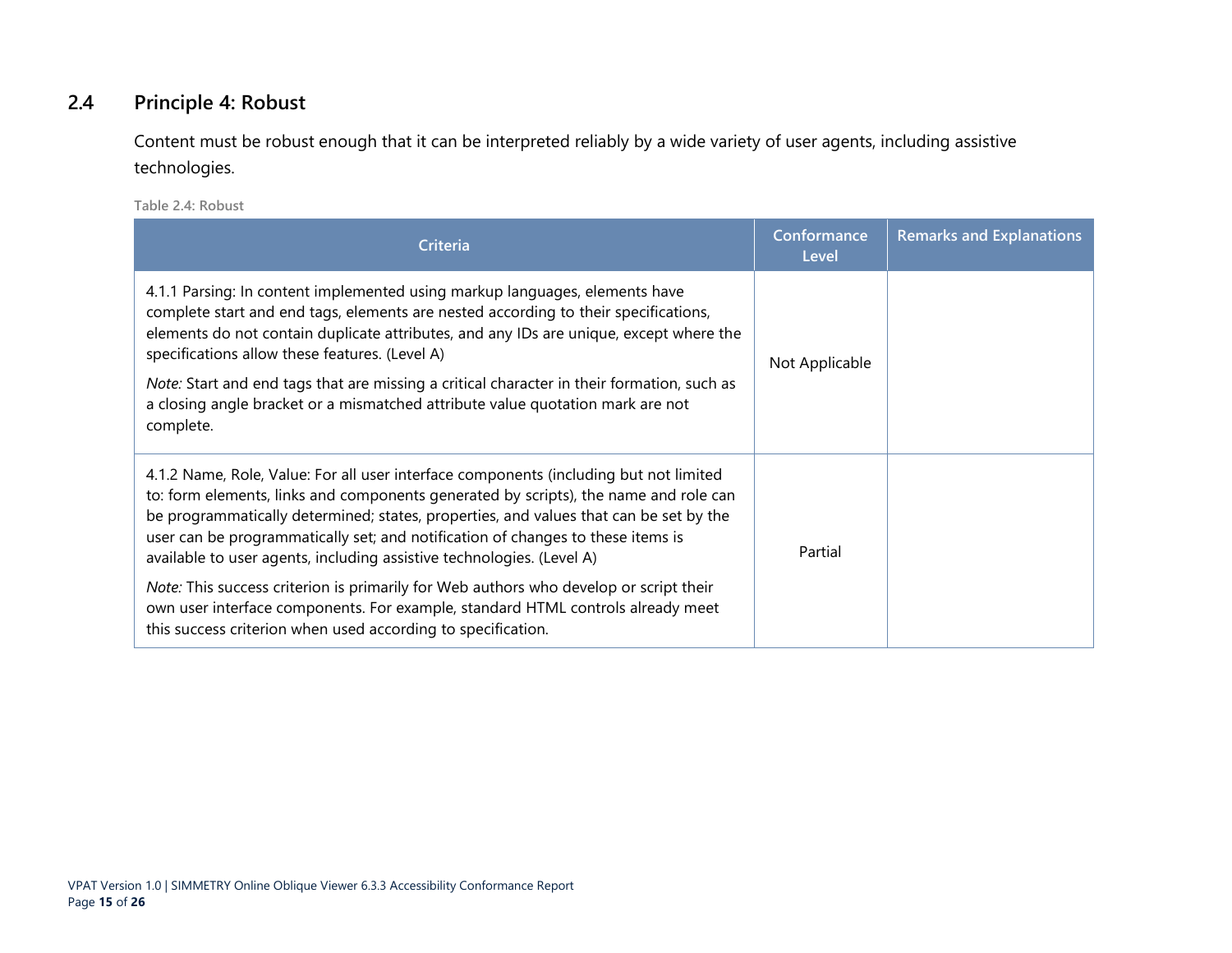# **3. Functional Performance Criteria**

**Table 3.1: Functional Performance Criteria**

<span id="page-17-0"></span>

| Criteria                                                                                                                                                                                      | Conformance<br>Level | <b>Remarks and Explanations</b> |
|-----------------------------------------------------------------------------------------------------------------------------------------------------------------------------------------------|----------------------|---------------------------------|
| 302.1 Without Vision<br>Where a visual mode of operation is provided, ICT shall provide at least one mode of<br>operation that does not require user vision.                                  | Does Not<br>Support  |                                 |
| 302.2 With Limited Vision<br>Where a visual mode of operation is provided, ICT shall provide at least one mode of<br>operation that enables users to make use of limited vision.              | Does Not<br>Support  |                                 |
| 302.3 Without Perception of Color<br>Where a visual mode of operation is provided, ICT shall provide at least one visual<br>mode of operation that does not require user perception of color. | Partial              |                                 |
| 302.4 Without Hearing<br>Where an audible mode of operation is provided, ICT shall provide at least one mode<br>of operation that does not require user hearing.                              | Not Applicable       |                                 |
| 302.5 With Limited Hearing<br>Where an audible mode of operation is provided, ICT shall provide at least one mode<br>of operation that enables users to make use of limited hearing.          | Not Applicable       |                                 |
| 302.6 Without Speech<br>Where speech is used for input, control, or operation, ICT shall provide at least one<br>mode of operation that does not require user speech.                         | Supports             |                                 |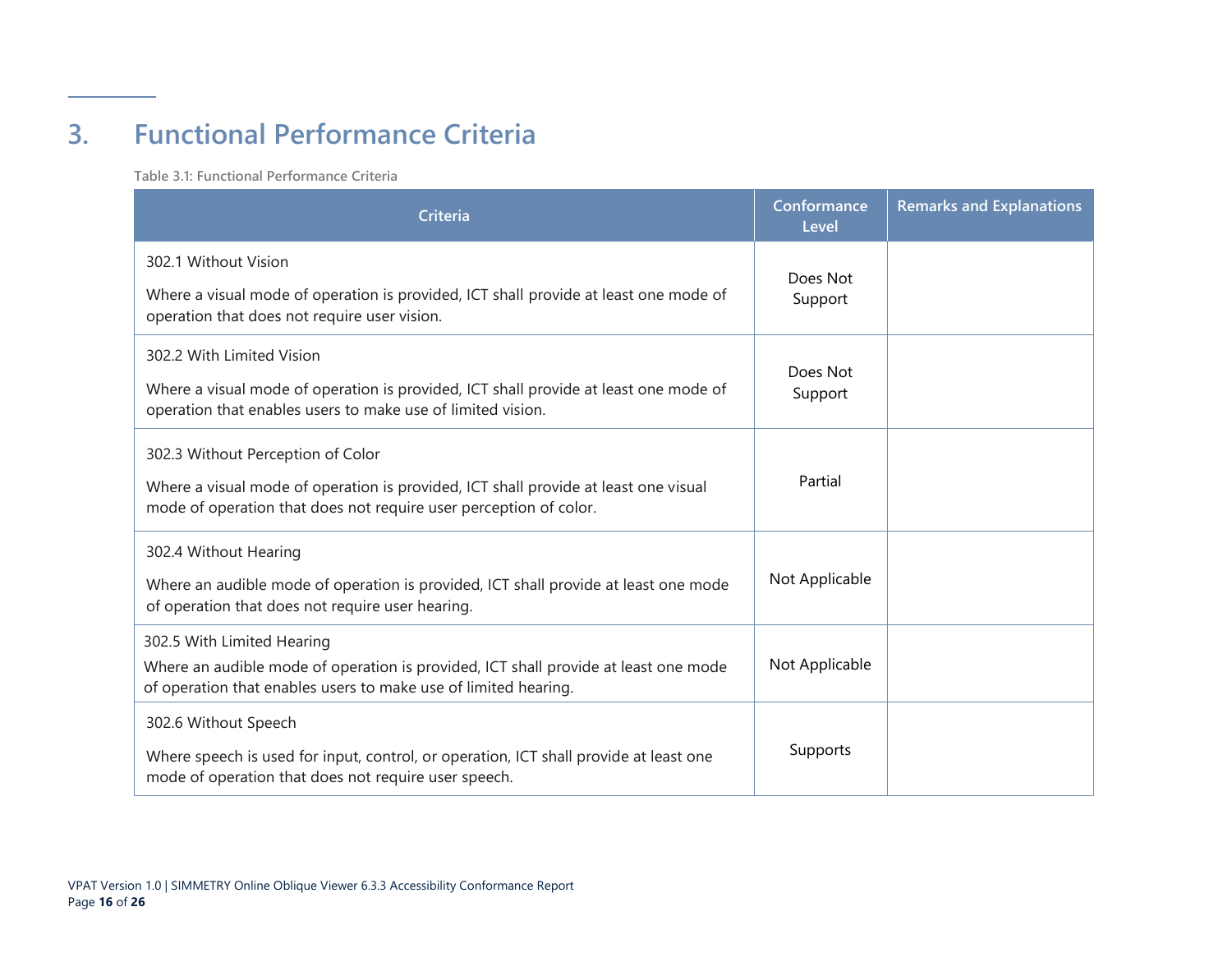| <b>Criteria</b>                                                                                                                                                                                                  | Conformance<br>Level | <b>Remarks and Explanations</b> |
|------------------------------------------------------------------------------------------------------------------------------------------------------------------------------------------------------------------|----------------------|---------------------------------|
| 302.7 With Limited Manipulation<br>Where a manual mode of operation is provided, ICT shall provide at least one mode of<br>operation that does not require fine motor control or simultaneous manual operations. | Not Applicable       |                                 |
| 302.8 With Limited Reach and Strength<br>Where a manual mode of operation is provided, ICT shall provide at least one mode of<br>operation that is operable with limited reach and limited strength.             | Not Applicable       |                                 |
| 302.9 With Limited Language, Cognitive, and Learning Abilities<br>ICT shall provide features making its use by individuals with limited cognitive,<br>language, and learning abilities simpler and easier.       | Not Applicable       |                                 |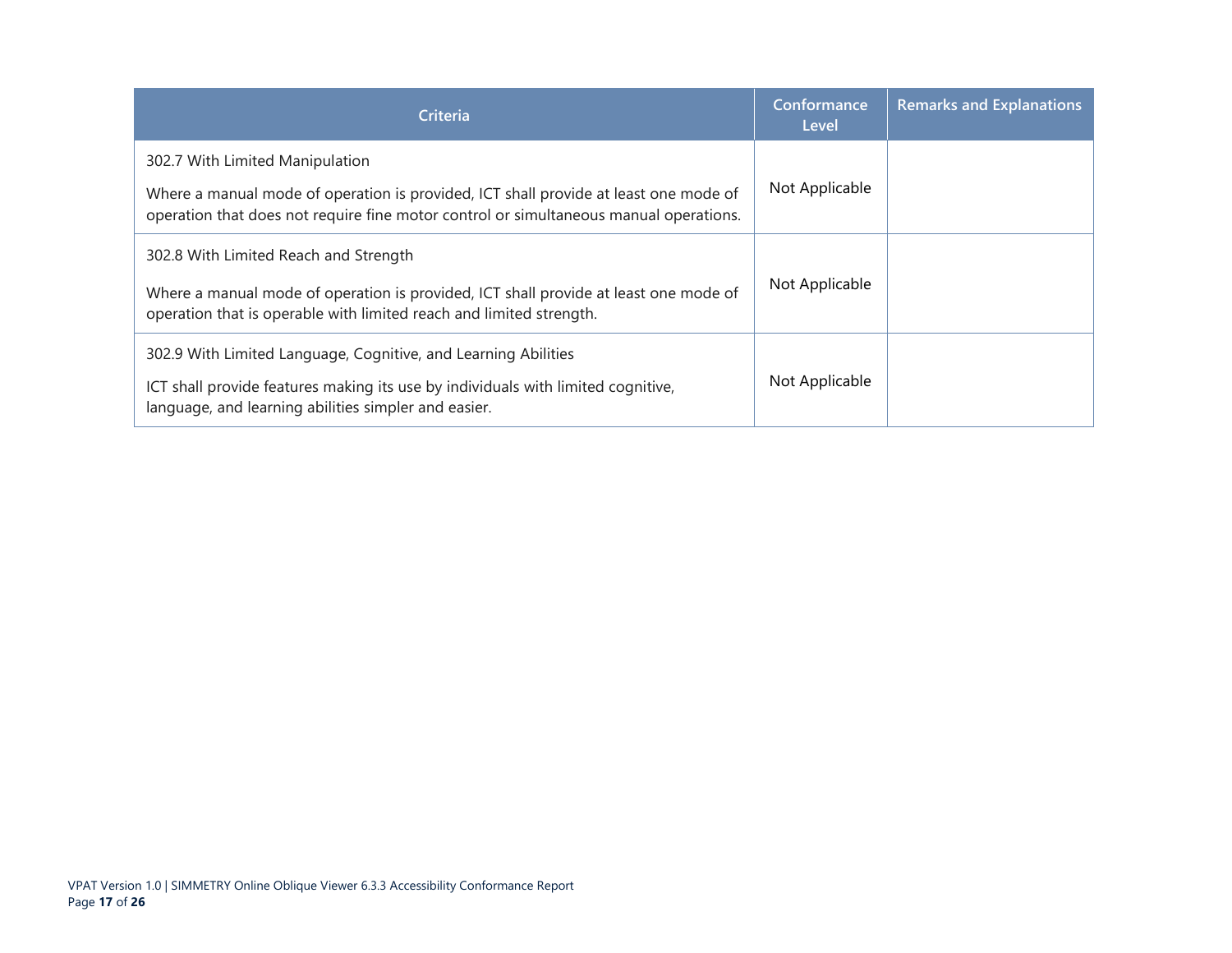### **4. Hardware**

<span id="page-19-0"></span>SIMmetry Online Oblique Viewer is a software application, therefore hardware criteria not applicable.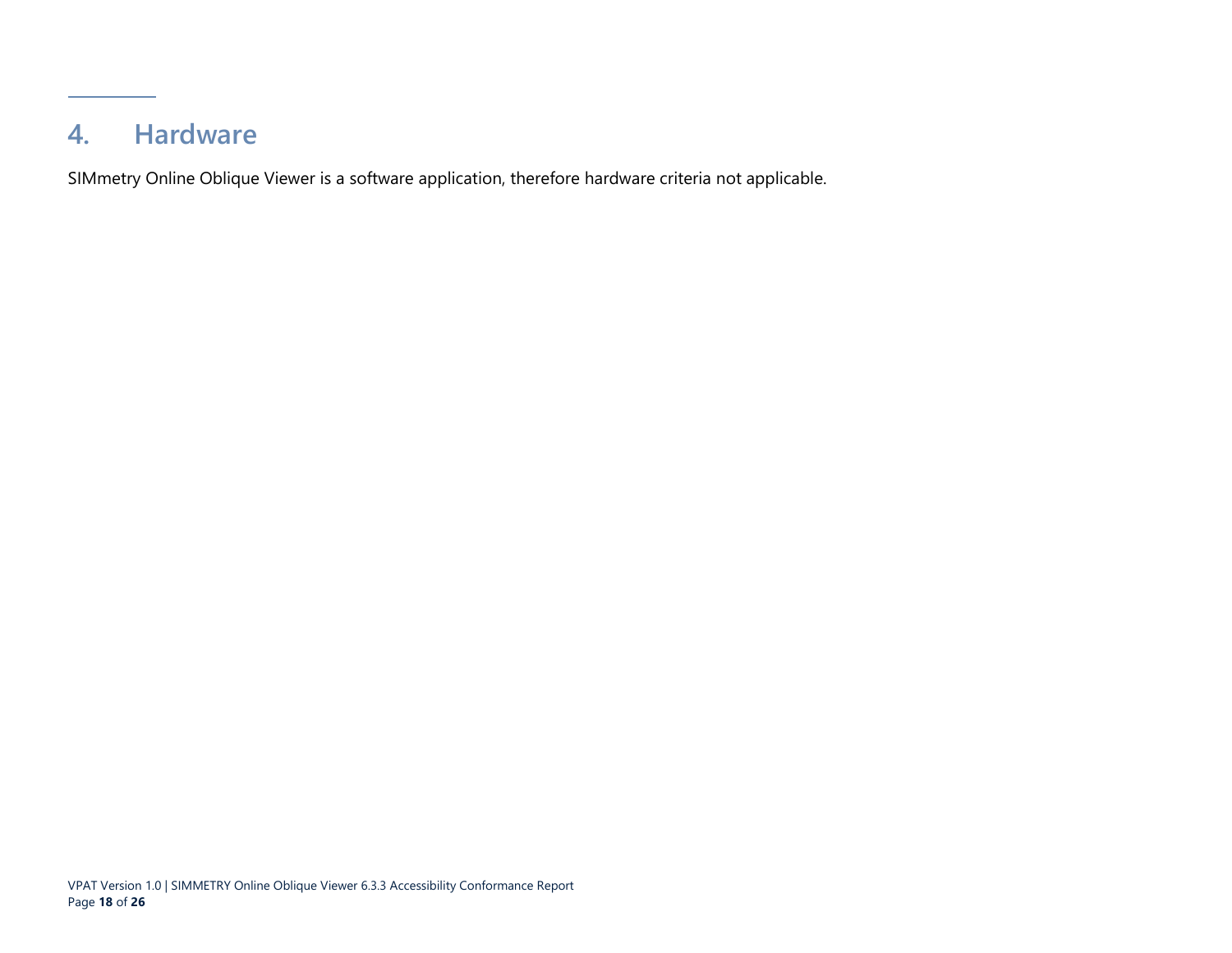### **5. Software**

**Table 5.1: Software**

<span id="page-20-0"></span>

| Criteria                                                                                                                                                                                                                                                                                                                                                                                                                             | Conformance<br>Level | <b>Remarks and Explanations</b> |
|--------------------------------------------------------------------------------------------------------------------------------------------------------------------------------------------------------------------------------------------------------------------------------------------------------------------------------------------------------------------------------------------------------------------------------------|----------------------|---------------------------------|
| 502.1 General                                                                                                                                                                                                                                                                                                                                                                                                                        |                      |                                 |
| Software shall interoperate with assistive technology and shall conform to 502.<br>EXCEPTION: ICT conforming to 402 shall not be required to conform to 502                                                                                                                                                                                                                                                                          |                      |                                 |
| 502.2 Documented Accessibility Features                                                                                                                                                                                                                                                                                                                                                                                              | Does Not             |                                 |
| Software with platform features defined in platform documentation as accessibility<br>features shall conform to 502.2.                                                                                                                                                                                                                                                                                                               | Support              |                                 |
| 502.3 Accessibility Services                                                                                                                                                                                                                                                                                                                                                                                                         |                      |                                 |
| Platform software and software tools that are provided by the platform developer shall<br>provide a documented set of accessibility services that support applications running on<br>the platform to interoperate with assistive technology and shall conform to 502.3.<br>Applications that are also platforms shall expose the underlying platform accessibility<br>services or implement other documented accessibility services. | Does Not<br>Support  |                                 |
| 502.3.1 Object Information                                                                                                                                                                                                                                                                                                                                                                                                           | Does Not             |                                 |
| The object role, state(s), properties, boundary, name, and description shall be<br>programmatically determinable.                                                                                                                                                                                                                                                                                                                    | Support              |                                 |
| 502.3.2 Modification of Object Information                                                                                                                                                                                                                                                                                                                                                                                           | Does Not             |                                 |
| States and properties that can be set by the user shall be capable of being set<br>programmatically, including through assistive technology.                                                                                                                                                                                                                                                                                         | Support              |                                 |
| 502.3.3 Row, Column, and Headers                                                                                                                                                                                                                                                                                                                                                                                                     | Does Not<br>Support  |                                 |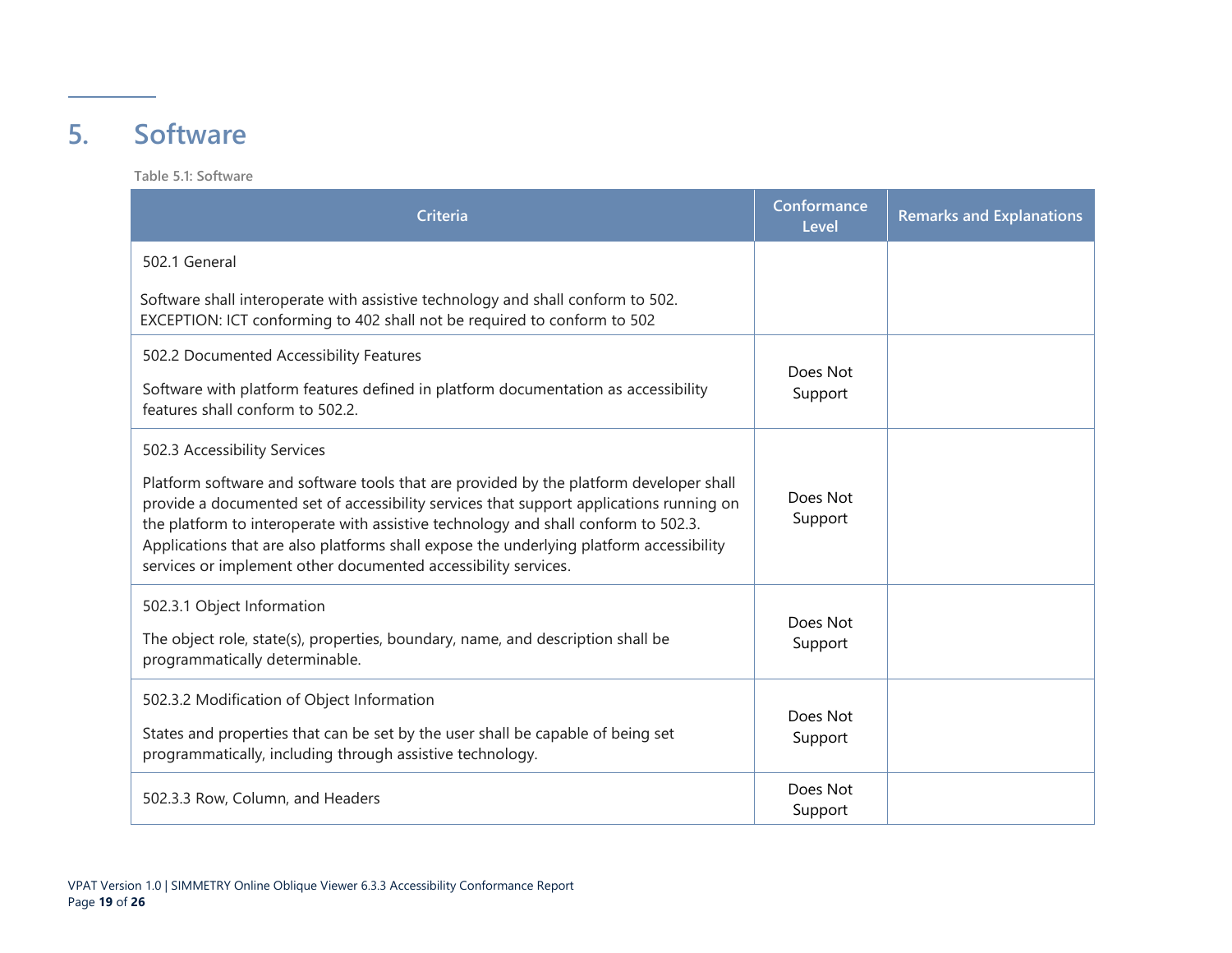| <b>Criteria</b>                                                                                                                                                                                                 | Conformance<br>Level | <b>Remarks and Explanations</b> |
|-----------------------------------------------------------------------------------------------------------------------------------------------------------------------------------------------------------------|----------------------|---------------------------------|
| If an object is in a data table, the occupied rows and columns, and any headers<br>associated with those rows or columns, shall be programmatically determinable.                                               |                      |                                 |
| 502.3.4 Values<br>Any current value(s), and any set or range of allowable values associated with an object,<br>shall be programmatically determinable.                                                          | Does Not<br>Support  |                                 |
| 502.3.5 Modification of Values<br>Values that can be set by the user shall be capable of being set programmatically,<br>including through assistive technology.                                                 | Partial              |                                 |
| 502.3.6 Label Relationships<br>Any relationship that a component has as a label for another component, or of being<br>labeled by another component, shall be programmatically determinable                      | Does Not<br>Support  |                                 |
| 502.3.7 Hierarchical Relationships<br>Any hierarchical (parent-child) relationship that a component has as a container for, or<br>being contained by, another component shall be programmatically determinable. | Does Not<br>Support  |                                 |
| 502.3.8 Text<br>The content of text objects, text attributes, and the boundary of text rendered to the<br>screen, shall be programmatically determinable.                                                       | Does Not<br>Support  |                                 |
| 502.3.9 Modification of Text<br>Text that can be set by the user shall be capable of being set programmatically,<br>including through assistive technology.                                                     | Partial              |                                 |
| 502.3.10 List of Actions<br>A list of all actions that can be executed on an object shall be programmatically<br>determinable.                                                                                  | Does Not<br>Support  |                                 |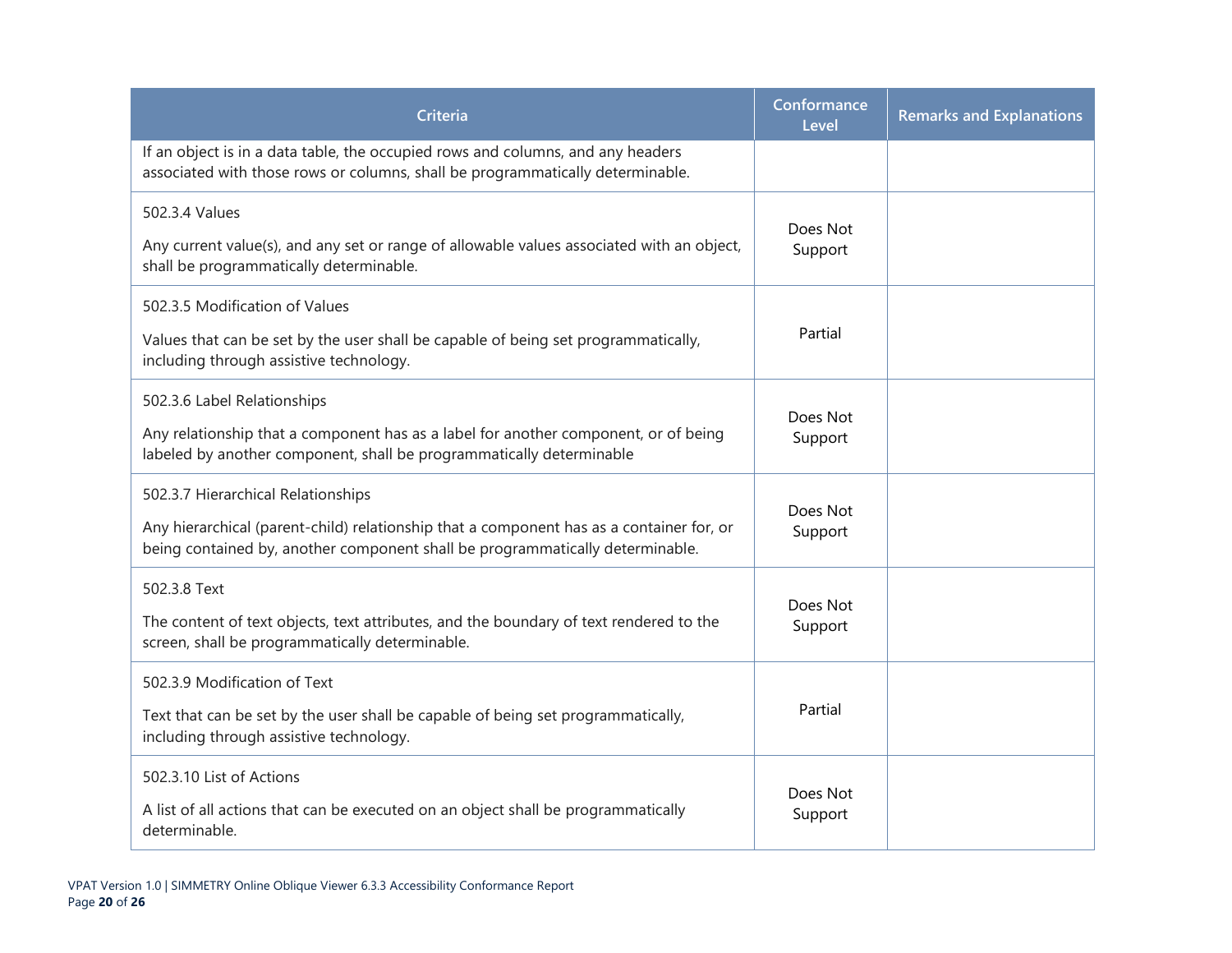| <b>Criteria</b>                                                                                                                                                                                                                         | Conformance<br>Level | <b>Remarks and Explanations</b> |
|-----------------------------------------------------------------------------------------------------------------------------------------------------------------------------------------------------------------------------------------|----------------------|---------------------------------|
| 502.3.11 Actions on Objects                                                                                                                                                                                                             | Does Not             |                                 |
| Applications shall allow assistive technology to programmatically execute available<br>actions on objects                                                                                                                               | Support              |                                 |
| 502.3.12 Focus Cursor                                                                                                                                                                                                                   |                      |                                 |
| Applications shall expose information and mechanisms necessary to track focus, text<br>insertion point, and selection attributes of user interface components.                                                                          | Partial              |                                 |
| 502.3.13 Modification of Focus Cursor                                                                                                                                                                                                   |                      |                                 |
| Focus, text insertion point, and selection attributes that can be set by the user shall be<br>capable of being set programmatically, including through the use of assistive<br>technology.                                              | Supports             |                                 |
| 502.3.14 Event Notification                                                                                                                                                                                                             |                      |                                 |
| Notification of events relevant to user interactions, including but not limited to,<br>changes in the component's state(s), value, name, description, or boundary, shall be<br>available to assistive technology.                       | Does Not<br>Support  |                                 |
| 502.4 Platform Accessibility Features                                                                                                                                                                                                   |                      |                                 |
| Platforms and platform software shall conform to the requirements in ANSI/HFES 200.2,<br>Human Factors Engineering of Software User Interfaces - Part 2: Accessibility (2008)<br>(incorporated by reference, see 702.4.1) listed below: |                      |                                 |
| 1. Section 9.3.3 Enable sequential entry of multiple (chorded) keystrokes;                                                                                                                                                              |                      |                                 |
| Section 9.3.4 Provide adjustment of delay before key acceptance;<br>2.                                                                                                                                                                  | Not Applicable       |                                 |
| Section 9.3.5 Provide adjustment of same-key double-strike acceptance;<br>3.                                                                                                                                                            |                      |                                 |
| Section 10.6.7 Allow users to choose visual alternative for audio output;<br>4.                                                                                                                                                         |                      |                                 |
| Section 10.6.8 Synchronize audio equivalents for visual events;<br>5.                                                                                                                                                                   |                      |                                 |
| Section 10.6.9 Provide speech output services; and<br>6.                                                                                                                                                                                |                      |                                 |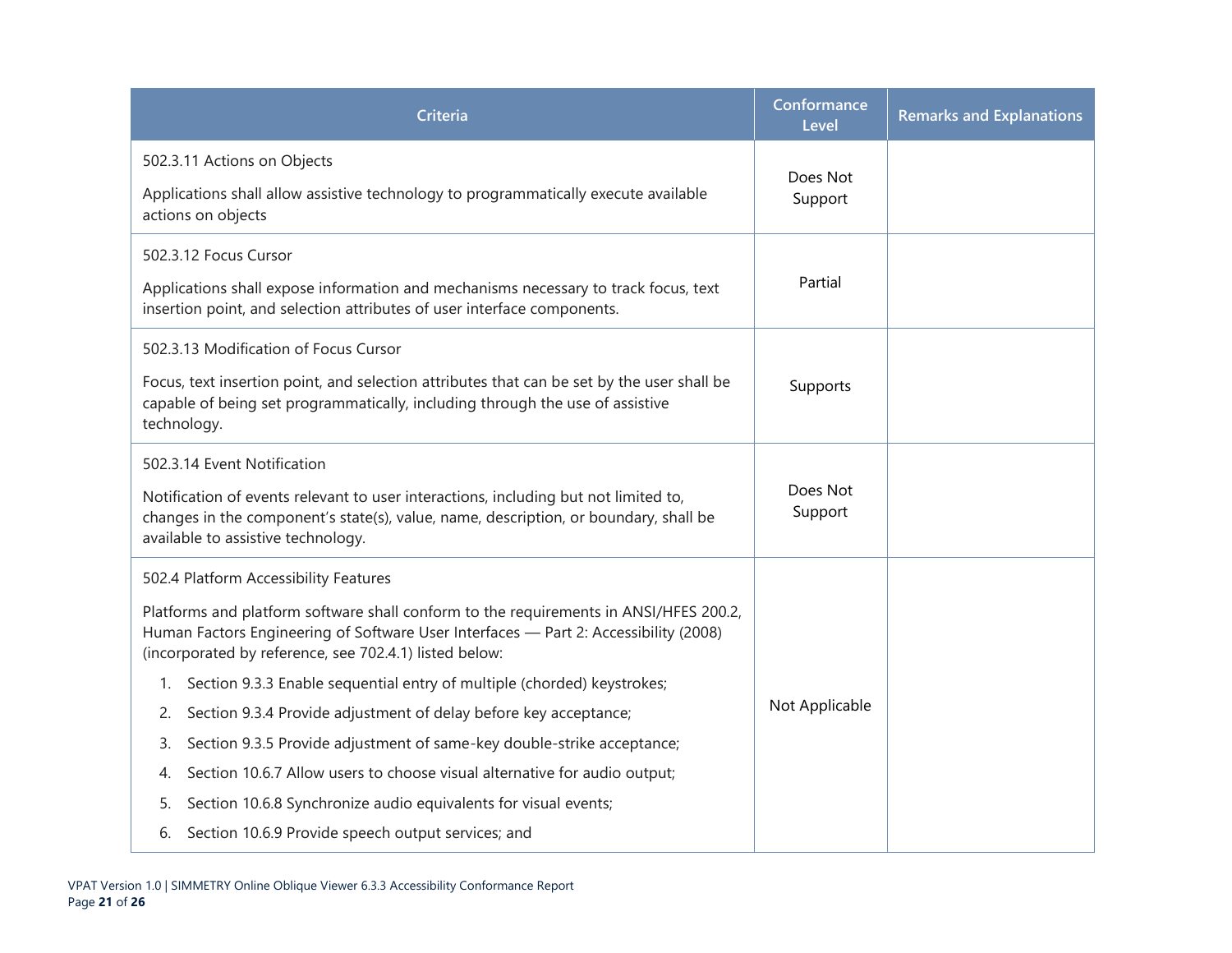| <b>Criteria</b>                                                                                                                                                                                                                                                                                                                               | Conformance<br>Level | <b>Remarks and Explanations</b> |
|-----------------------------------------------------------------------------------------------------------------------------------------------------------------------------------------------------------------------------------------------------------------------------------------------------------------------------------------------|----------------------|---------------------------------|
| Section 10.7.1 Display any captions provided.<br>7.                                                                                                                                                                                                                                                                                           |                      |                                 |
| 503.1 General                                                                                                                                                                                                                                                                                                                                 |                      |                                 |
| Applications shall conform to 503.                                                                                                                                                                                                                                                                                                            |                      |                                 |
| 503.2 User Preferences<br>Applications shall permit user preferences from platform settings for color, contrast,<br>font type, font size, and focus cursor.<br>EXCEPTION: Applications that are designed to be isolated from their underlying<br>platform software, including Web applications, shall not be required to conform to<br>503.2. | Does Not<br>Support  |                                 |
| 503.3 Alternative User Interfaces<br>Where an application provides an alternative user interface that functions as assistive<br>technology, the application shall use platform and other industry standard accessibility<br>services.                                                                                                         | Not Applicable       |                                 |
| 503.4 User Controls for Captions and Audio Description<br>Where ICT displays video with synchronized audio, ICT shall provide user controls for<br>closed captions and audio descriptions conforming to 503.4                                                                                                                                 | Not Applicable       |                                 |
| 503.4.1 Caption Controls<br>Where user controls are provided for volume adjustment, ICT shall provide user<br>controls for the selection of captions at the same menu level as the user controls for<br>volume or program selection.                                                                                                          | Not Applicable       |                                 |
| 503.4.2 Audio Description Controls<br>Where user controls are provided for program selection, ICT shall provide user controls<br>for the selection of audio descriptions at the same menu level as the user controls for<br>volume or program selection.                                                                                      | Not Applicable       |                                 |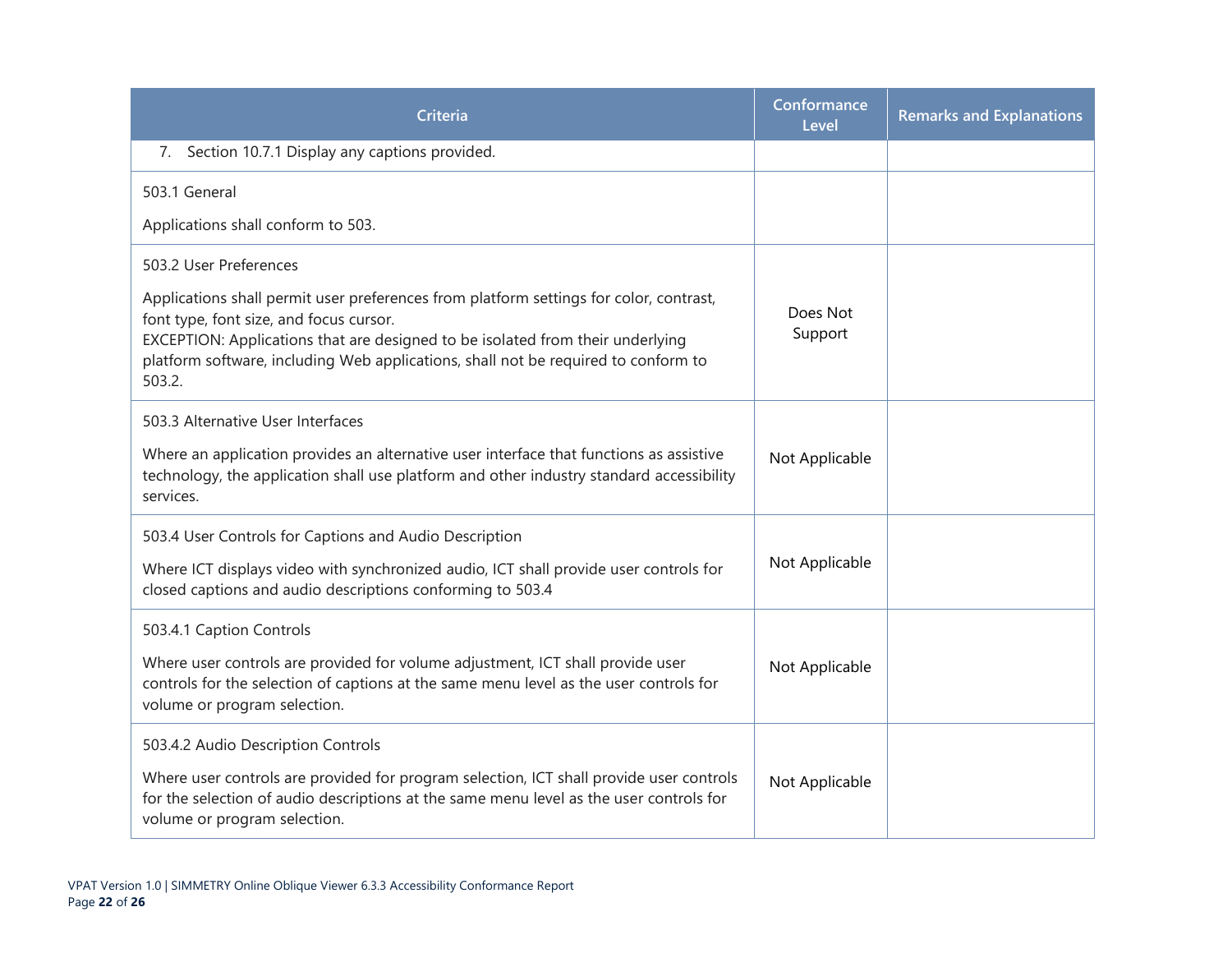| <b>Criteria</b>                                                                                                                                                                                                                                                                                                                                                                                                                                                                                                                                                       | Conformance<br>Level | <b>Remarks and Explanations</b> |
|-----------------------------------------------------------------------------------------------------------------------------------------------------------------------------------------------------------------------------------------------------------------------------------------------------------------------------------------------------------------------------------------------------------------------------------------------------------------------------------------------------------------------------------------------------------------------|----------------------|---------------------------------|
| 504.1 General                                                                                                                                                                                                                                                                                                                                                                                                                                                                                                                                                         |                      |                                 |
| Where an application is an authoring tool, the application shall conform to 504 to the<br>extent that information required for accessibility is supported by the destination<br>format.                                                                                                                                                                                                                                                                                                                                                                               |                      |                                 |
| 504.2 Content Creation or Editing                                                                                                                                                                                                                                                                                                                                                                                                                                                                                                                                     |                      |                                 |
| Authoring tools shall provide a mode of operation to create or edit content that<br>conforms to Level A and Level AA Success Criteria and Conformance Requirements in<br>WCAG 2.0 (incorporated by reference, see 702.10.1) for all supported features and, as<br>applicable, to file formats supported by the authoring tool. Authoring tools shall permit<br>authors the option of overriding information required for accessibility.<br>EXCEPTION: Authoring tools shall not be required to conform to 504.2 when used to<br>directly edit plain text source code. | Does Not<br>Support  |                                 |
| 504.2.1 Preservation of Information Provided for Accessibility in Format Conversion<br>Authoring tools shall, when converting content from one format to another or saving<br>content in multiple formats, preserve the information required for accessibility to the<br>extent that the information is supported by the destination format.                                                                                                                                                                                                                          | Not Applicable       |                                 |
| 504.2.2 PDF Export                                                                                                                                                                                                                                                                                                                                                                                                                                                                                                                                                    |                      |                                 |
| Authoring tools capable of exporting PDF files that conform to ISO 32000-1:2008 (PDF<br>1.7) shall also be capable of exporting PDF files that conform to ANSI/AIIM/ISO 14289-<br>1:2016 (PDF/UA-1) (incorporated by reference, see 702.3.1).                                                                                                                                                                                                                                                                                                                         | <b>Not Tested</b>    |                                 |
| 504.3 Prompts                                                                                                                                                                                                                                                                                                                                                                                                                                                                                                                                                         |                      |                                 |
| Authoring tools shall provide a mode of operation that prompts authors to create<br>content that conforms to Level A and Level AA Success Criteria and Conformance<br>Requirements in WCAG 2.0 (incorporated by reference, see 702.10.1) for supported<br>features and, as applicable, to file formats supported by the authoring tool.                                                                                                                                                                                                                               | Not Applicable       |                                 |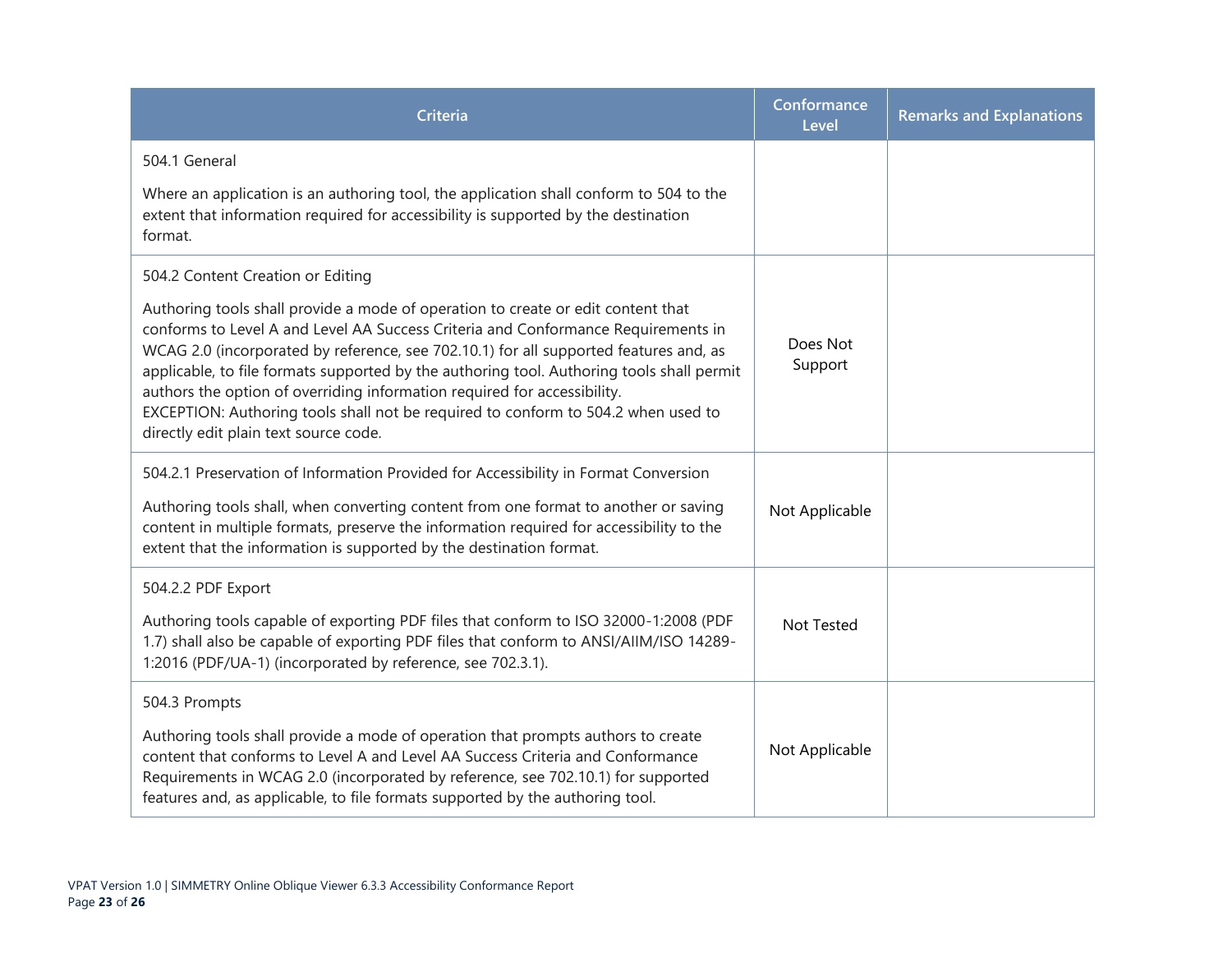| <b>Criteria</b>                                                                                                                                                                                                                                                                                                                                                                       | <b>Conformance</b><br>Level | <b>Remarks and Explanations</b> |
|---------------------------------------------------------------------------------------------------------------------------------------------------------------------------------------------------------------------------------------------------------------------------------------------------------------------------------------------------------------------------------------|-----------------------------|---------------------------------|
| 504.4 Templates<br>Where templates are provided, templates allowing content creation that conforms to<br>Level A and Level AA Success Criteria and Conformance Requirements in WCAG 2.0<br>(incorporated by reference, see 702.10.1) shall be provided for a range of template uses<br>for supported features and, as applicable, to file formats supported by the authoring<br>tool. | Not Applicable              |                                 |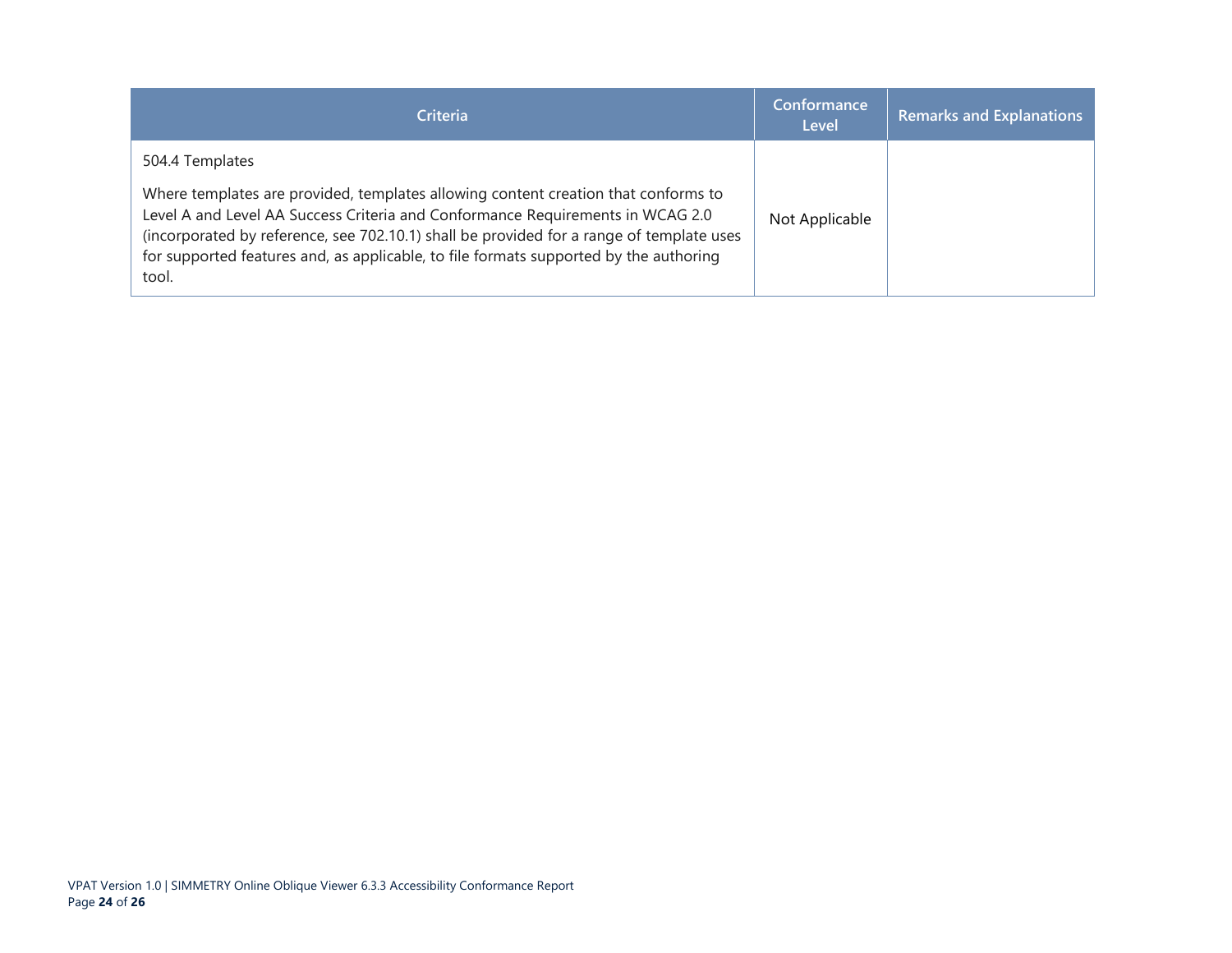# **6. Support Documentation and Services**

**Table 6.1: Support Documentation**

<span id="page-26-0"></span>

| <b>Criteria</b>                                                                                                                                                                                                                                                                           | Conformance<br>Level | <b>Remarks and Explanations</b> |
|-------------------------------------------------------------------------------------------------------------------------------------------------------------------------------------------------------------------------------------------------------------------------------------------|----------------------|---------------------------------|
| 602.1 General                                                                                                                                                                                                                                                                             |                      |                                 |
| Documentation that supports the use of ICT shall conform to 602.                                                                                                                                                                                                                          |                      |                                 |
| 602.2 Accessibility and Compatibility Features                                                                                                                                                                                                                                            |                      |                                 |
| Documentation shall list and explain how to use the accessibility and compatibility<br>features required by Chapters 4 and 5. Documentation shall include accessibility<br>features that are built-in and accessibility features that provide compatibility with<br>assistive technology. | Not Applicable       |                                 |
| 602.3 Electronic Support Documentation<br>Documentation in electronic format, including Web-based self-service support, shall<br>conform to Level A and Level AA Success Criteria and Conformance Requirements in<br>WCAG 2.0 (incorporated by reference, see 702.10.1).                  | Supports             |                                 |
| 602.4 Alternate Formats for Non-Electronic Support Documentation<br>Where support documentation is only provided in non-electronic formats, alternate<br>formats usable by individuals with disabilities shall be provided upon request.                                                  | Not Applicable       |                                 |